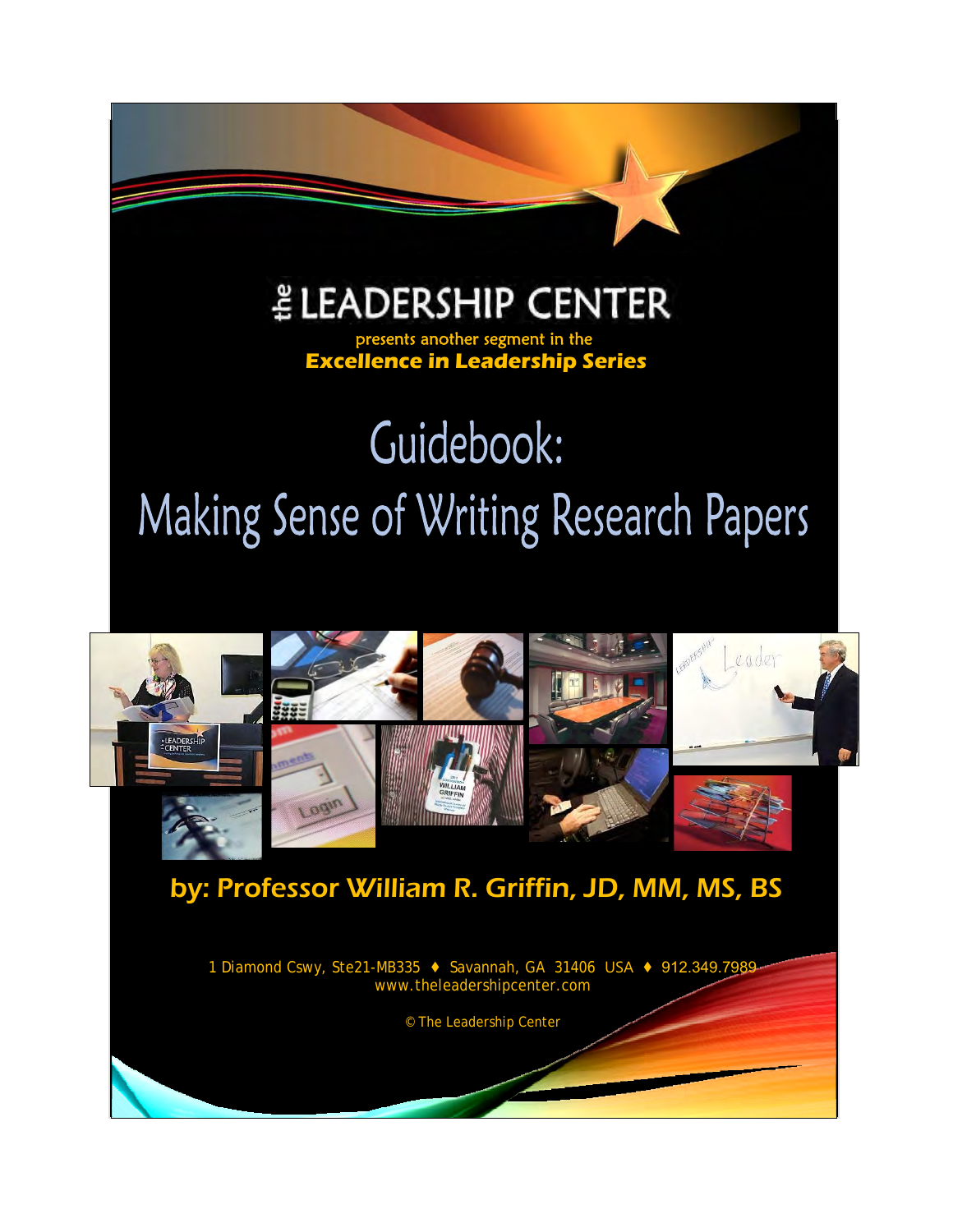

*Dear Students,* 

*To help you develop your research projects, I have prepared examples of how your materials should look. The emphasis of these examples is content and writing style. If the materials that you submit look like these examples, then you should expect to earn a high grade. This package is based on a 2000-word Final Report. Your course may ask you to prepare something of different length.* 

*This example material assumes that your university wants you to use APA format (6th Edition). APA is the American Psychological Association. I have tried to make my example papers comply with APA guidelines; however, I have probably made a couple of errors in regard to APA format. I apologize for any errors I have made with respect to APA format. You are required to review the APA materials provided by your university, become familiar with them, and comply with them. In other words, use the APA materials to familiarize yourself with APA guidelines; do not rely on my examples as authority on APA requirements.*

*APA places particular emphasis on citing of sources. This is done for two reasons:* 

- *a. Give credit where credit is due. You need to differentiate between material that comes from you and material that comes from other sources. If you obtain information from another source, you are required to tell the reader what or who that source is. Likewise, if you take words (i.e., direct quotes) from a source, you are required to tell the reader what or who that source is. So, by following these citation rules, we avoid being accused of plagiarism (i.e., intellectual theft). If you take words or information from a source and you do not cite that source, you are indulging in plagiarism. Plagiarism is a serious violation of school rules, and it can earn a zero for you on your research paper. Conversely, if you take words or information from a source, and if you properly cite that source, you are not indulging in plagiarism. It should also be noted that, in some instances, plagiarism is illegal, and you can be sued.*
- *b. Navigation. Remember that you are writing a research paper. That means you are a researcher. Your reader might also be a researcher, and they might find your paper to be of particular interest. In turn, they might want to follow up and read one of the sources that you have used. It is your responsibility to act as a navigator for your*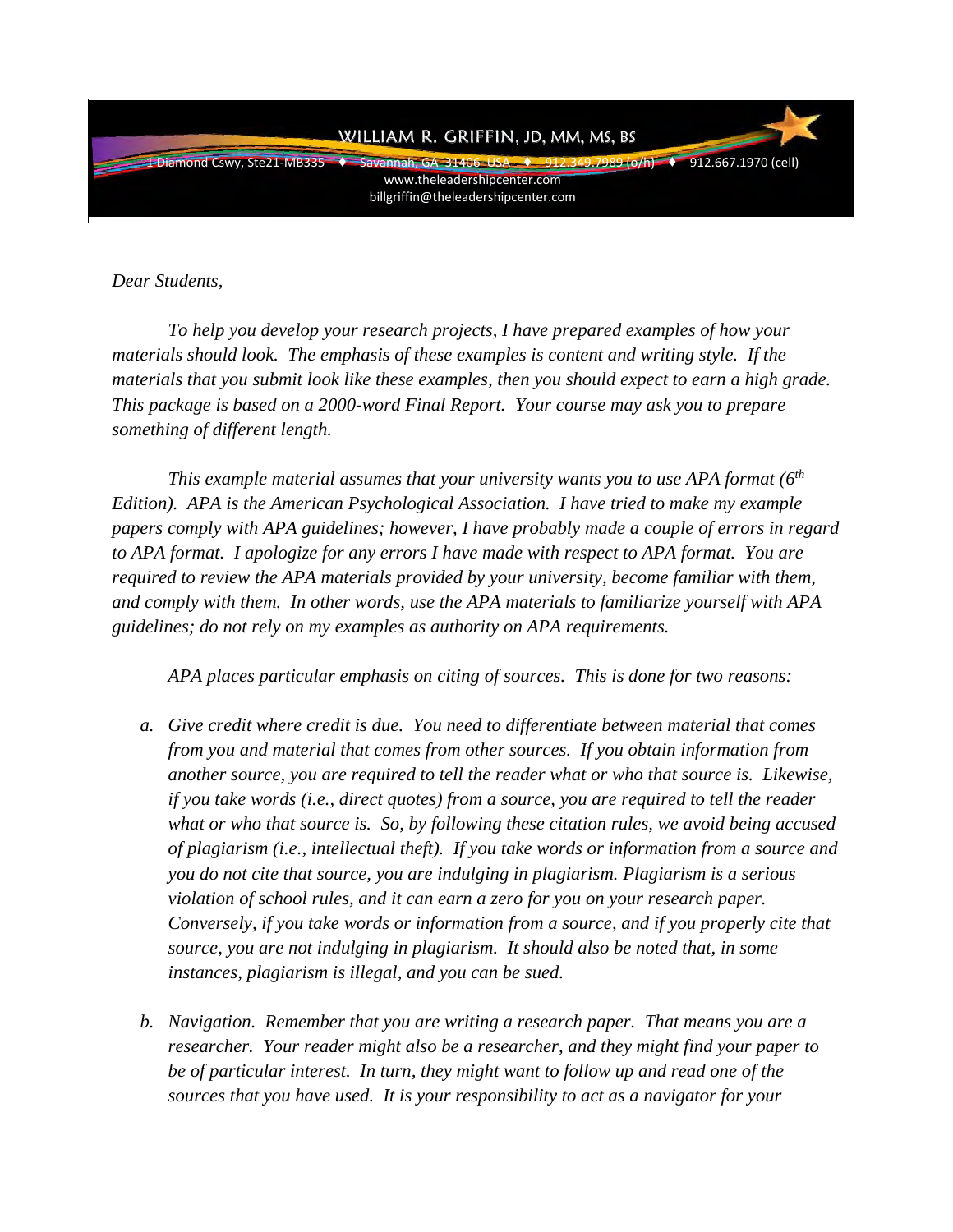*reader. That means it is your job to show the reader where you got all of your information and quotes so that the reader can find them. This navigation information typically includes things like the author, date, title of the article, title of the magazine or book in which the article appeared, publisher, volume number, page number and like information. If you follow the APA guidelines for citations, it is assumed that you will be providing adequate navigation information for other researchers.* 

*Aside from APA guidelines, here are some other guidelines that would be appropriate for a 2000-word research paper.* 

- *a. You should use no less than five references in your research project.*
- *b. There is a bias in favor of "scholarly" references (e.g., peer reviewed journal articles). Meanwhile, there is a bias against "common" references (e.g., articles in Time magazine, which have been written by professional reporters and have been subject to professional editing, but have not been subjected to a formal peer review process).*
- *c. Most universities have a bias against using Wikipedia as a reference. The articles in Wikipedia are not peer reviewed (or, in some cases, edited). So scholars view Wikipedia as unreliable. You should not use Wikipedia as a reference in your research papers.*
- *d. Some officials believe that the references that you select must be very current (i.e., less than two years old). It seems to me that this emphasis on currency should be interpreted in light of the subject matter of your project. If you are writing a paper on Thomas Jefferson, a person who lived two centuries ago, then a reference that is ten years old should not be regarded as stale (in my opinion); I would regard it as a current reference. Conversely, if you are writing a paper on the latest developments in gene therapy, this is a rapidly developing field, and you probably want all of your references to be no more than two years old.*

*You will be building your research paper throughout the term (assumed to be an 11-week quarter). Think of it as an onion with five layers. You will be building an onion by starting in the center and adding a new layer every week or two during the term. You will not be allowed to "pull an all nighter" at the end of the quarter and write the Final Paper in a single-document sprint to the finish.* 

*The following materials include five example documents. You will be required to prepare one of each of these for the research project that you will be conducting. These include:* 

- *a. Topic Memo*
- *b. Word Outline*
- *c. Sentence Outline*

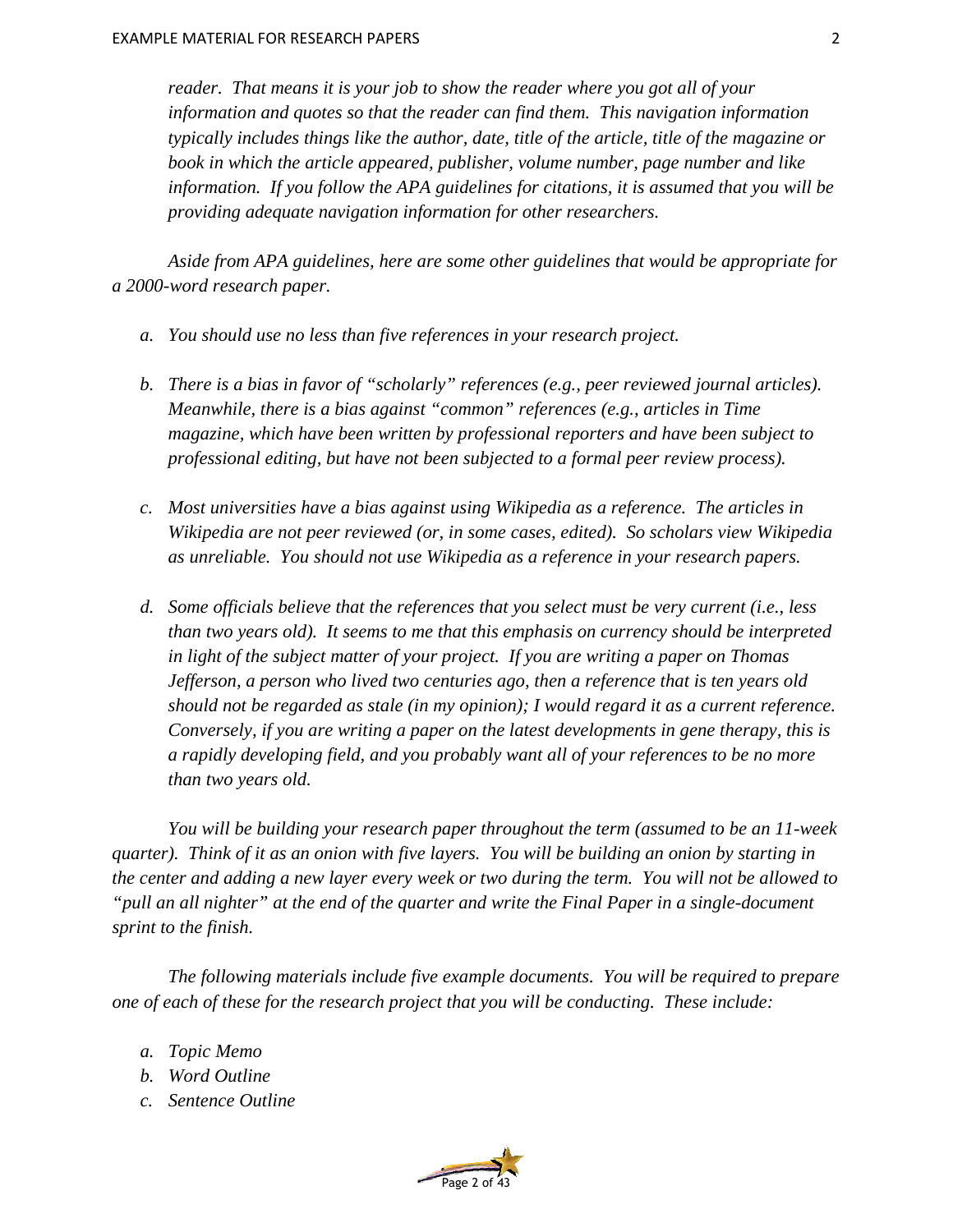- *d. Draft Full Text*
- *e. Final Report*

*You will provide each of these to your instructor on or before the assigned due dates (see the Course Syllabus for dates that your instructor wants you to use).* 

*Everything must be double spaced, even quotes and your reference list. Use 12-point type font.*

*In the following pages, you will see two types of type font. One is Italic type font. Those words are comments and instructions from me to you. They are not part of the example papers. You will also see words in* **regular type font**. *These are the example papers.*

*With each of the example documents, I have provided a rubric. This will show you what I am looking for when I edit and grade papers. It will help you if you look at each rubric before you write the corresponding document. Your instructor may elect to use a different rubric.*

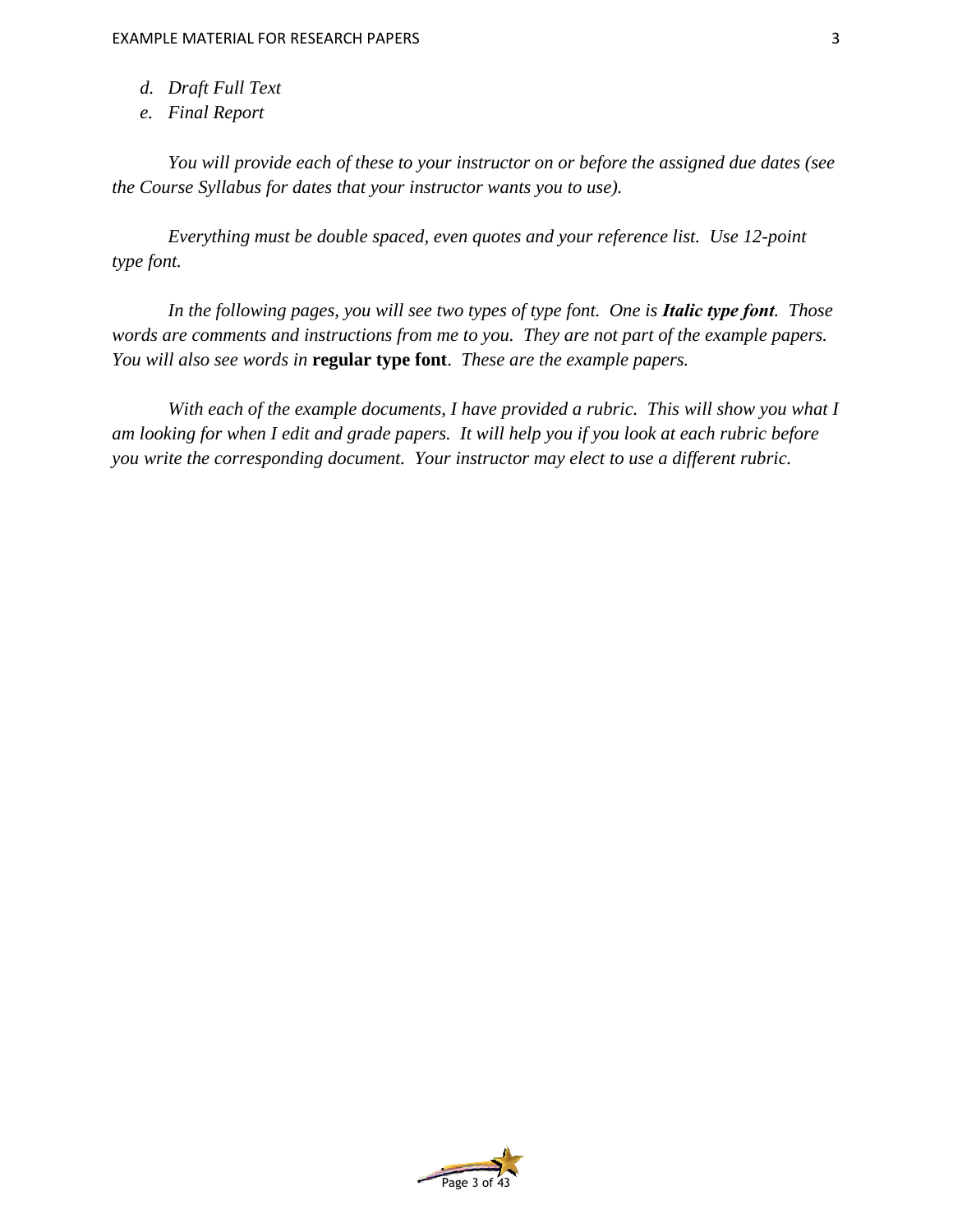## *Topic Memo*

*There are a couple of purposes of this Topic Memo.* 

- *a. You will propose the topic that you wish to use for your research paper. You will submit the Topic Memo to the instructor. The instructor will either approve your topic or suggest you pick another topic.*
- *b. In the process of writing this Topic Memo, you should be looking at sources of information. You need to answer to your own satisfaction the following question: "Will I be able to find adequate information and references to prepare the type of paper that is required for this course?" In this sense, your Topic Memo should become a plan of study for you. It should mention the types of sources that you intend to use. Note: It is a good idea to begin compiling references at this point, but providing a reference list is optional on the Topic Memo. If, in the process of preparing the Topic Memo, you find a source that appears valuable, you should cite it in the Topic Memo, and you should show it in a reference list.*

### *Rubric for Topic Memo*

*On this assignment you can score up to 10 points.* 

| Criterion                                              | Points |
|--------------------------------------------------------|--------|
| Topic identification: Have you identified your         | 5      |
| topic in a clear manner? Why did you select            |        |
| <i>this topic?</i>                                     |        |
| Research plan: Have you briefly outlined your          | 5      |
| plan to research the topic? Have you                   |        |
| <i>identified the type of references that you plan</i> |        |
| to use? Have you identified what libraries you         |        |
| plan to use? If you plan to do interviews, have        |        |
| you identified the type of people that you want        |        |
| to talk to?                                            |        |
| <b>Total</b>                                           | 10     |

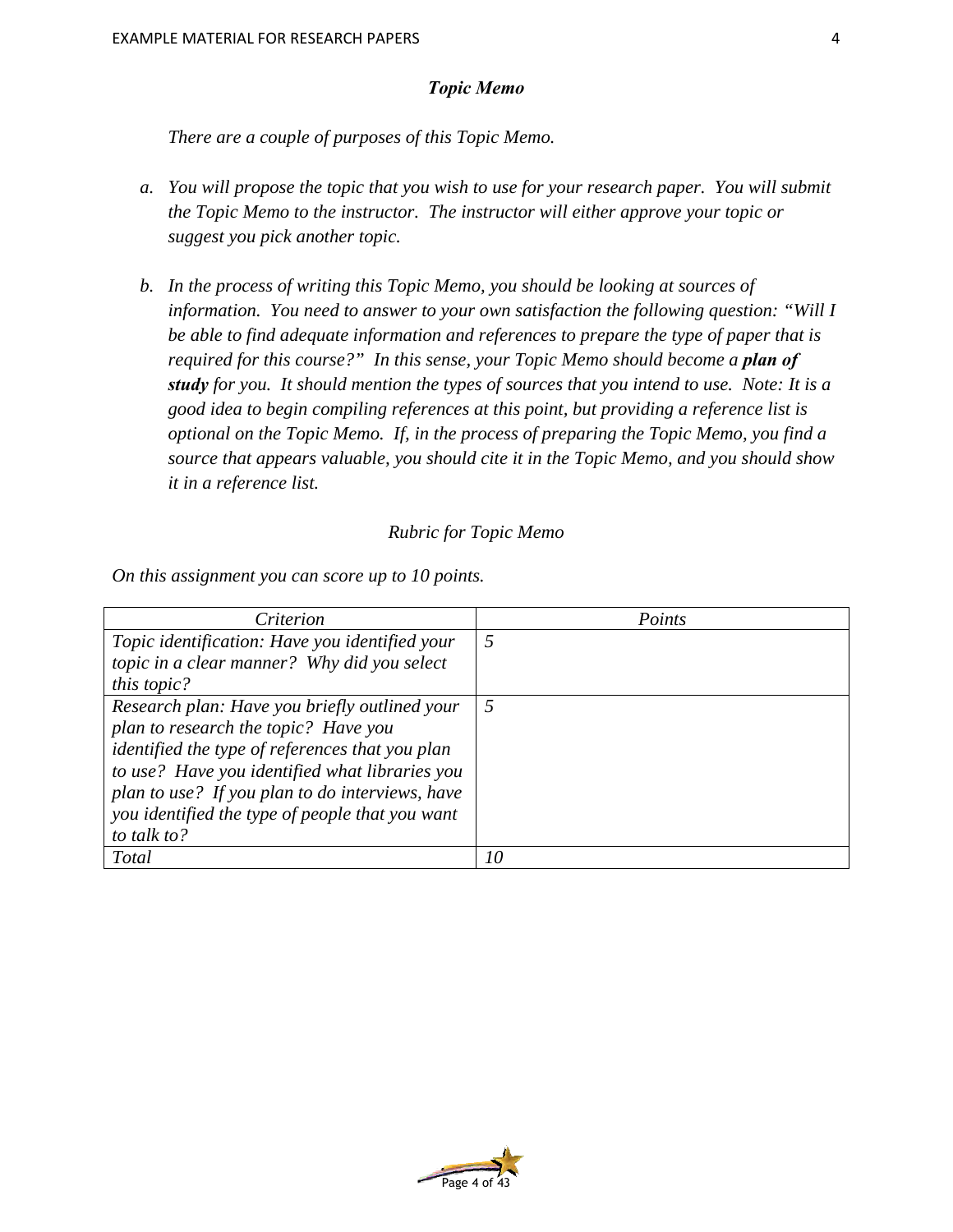# Topic Memo

To: Professor Griffin

From: Mary Sawtooth

Date: March 8, 2015

Subject: Topic Memo: Proposed research project on the benefits and impacts of hydroelectric dams

\_\_\_\_\_\_\_\_\_\_\_\_\_\_\_\_\_\_\_\_\_\_\_\_\_\_\_\_\_\_\_\_\_\_\_\_\_\_\_\_\_\_\_\_\_\_\_\_\_\_\_\_\_\_\_\_\_\_\_\_\_\_\_\_\_\_\_\_\_\_\_\_\_\_

I propose to do my research paper on the subject of hydroelectric dams, their beneficial impacts and their negative impacts. Our nation faces many challenges in the realm of energy production. Many people believe we need to invest more resources in renewable energy. One source of renewable energy is hydroelectric power.

This technology can bring a number of benefits. If our nation could derive more of our energy from hydropower, we should be able to import less energy. With hydroelectric dams, we can produce energy without creating products of combustion (e.g., sulfur dioxide, carbon dioxide, heavy metals). Aside from energy production, dams can bring other benefits such as flood control, water supply and recreation (Able, 2003).

Dams cannot be constructed or operated without negative impacts. Construction of dams can scar the environment. There can also be operational impacts. The natural flow of rivers is disrupted by dams, sometimes causing difficulties for flora and fauna. For example, migratory fish can experience difficulty if a dam is placed across the river along which the fish normally migrate. Dams can also act as sediment traps. That means their storage capacity can be diminished, and they can trap nutrients that would otherwise flow downstream (Baker, 2007).

During the week that I have had to work on this assignment, I have been prospecting for references. I may be able to use some of the following on my project.

• I visited the Savannah Public Library. I found two books on hydroelectric power.

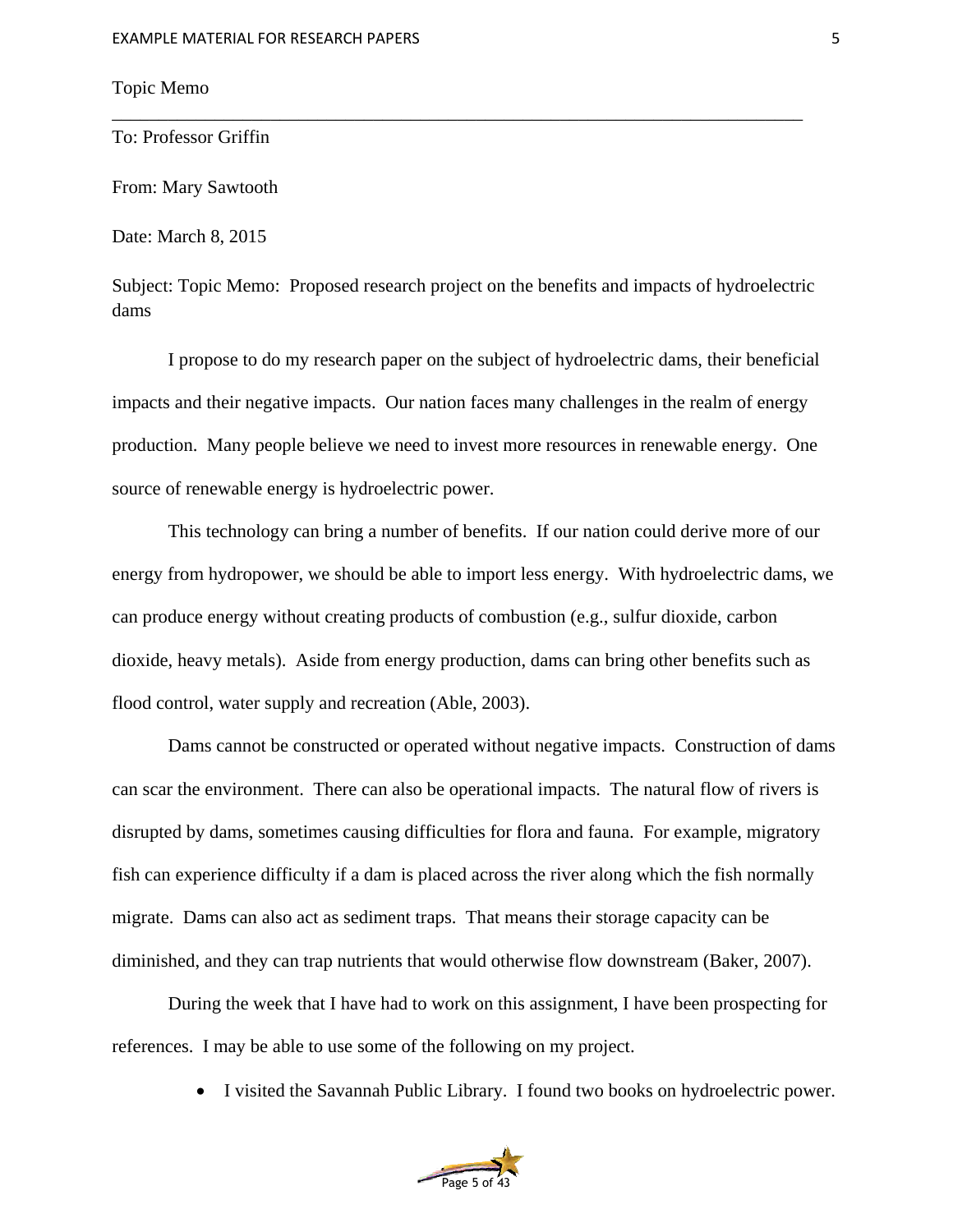- I visited the library at Armstrong State University. I found three books on dams and seven books on hydroelectric power. There may be a professor at Armstrong who is an expert on the subject and who I might be able to interview.
- I visited the library at Savannah Law School. I found two cases in the law library regarding hydroelectric power.
- I visited a local bookstore. I found several books on environmental impact of construction projects.
- I looked at Internet-based sources via Google search.
- Looking at electronic research tools (e.g., ProQuest), I did a search of article titles and abstracts. I found at least ten articles on hydroelectric power, its benefits and impacts.
- I looked at Amazon.com. It appears that they have several titles related to my topic. I might decide to purchase one of these books.
- I looked at the web site for American Society for Civil Engineers and *Civil Engineering Magazine*. It appears that they have published journal and magazine articles that might be useful on my project.
- I understand that the US Army Corps of Engineers builds and operates dams, and they might have an office in Savannah. If so, I will try to arrange an interview with one of their people.

Based on my prospecting effort, I believe I will be able to find adequate reference material on this topic. The federal government has built and operated many hydroelectric dams, and government agencies have published lots of material. Agencies in some states have published material. Periodicals contain useful information (e.g., *Civil Engineering Magazine*). There are general audience books in the library, as well as technical books and textbooks.

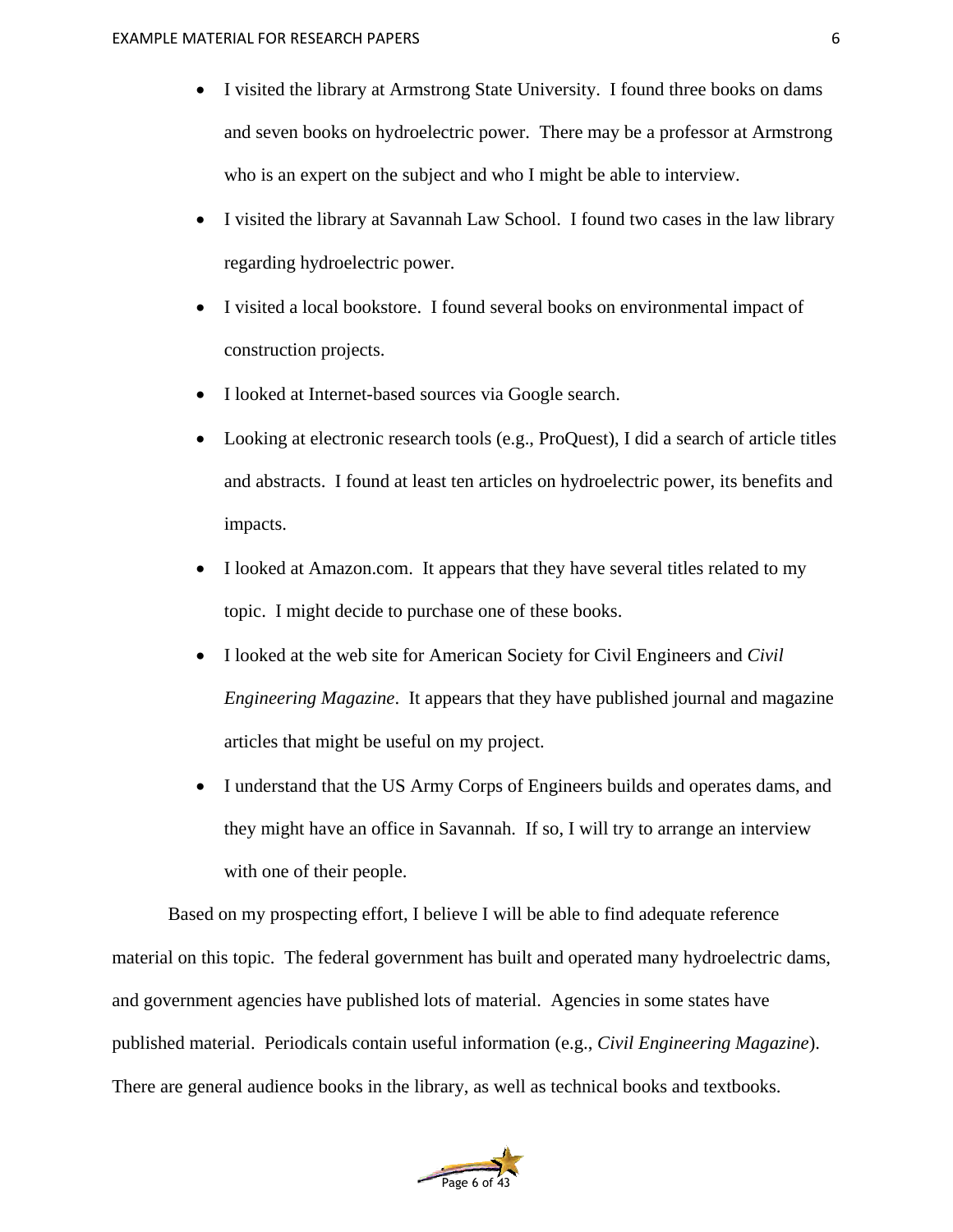ProQuest and other electronic data bases should prove useful. The Internet should provide some reference material. I may try to find a local expert on dams and try to interview them.

I plan to devote 40 hours to my research on this topic during the first half of the term. During the second half of the term, I will spend most of my time writing my paper and deciding which references should be used in it.

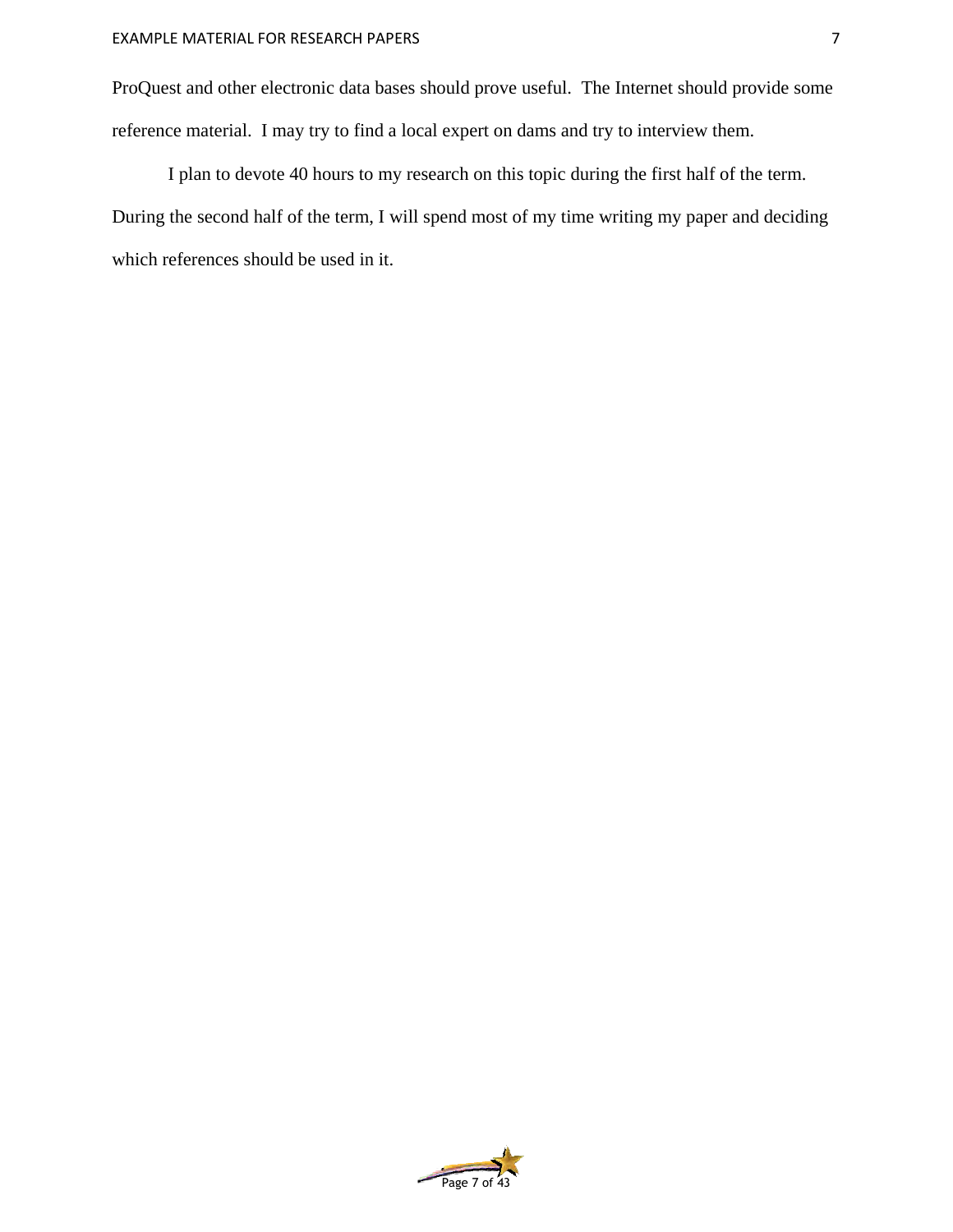# **References**

Able, J. (2003). *Benefits of Dams*. US Bureau of Reclamation. Washington, DC.

Baker, C. (2007). *Environmental Impact of Hydroelectric Dams.* New York. McGraw Hill.

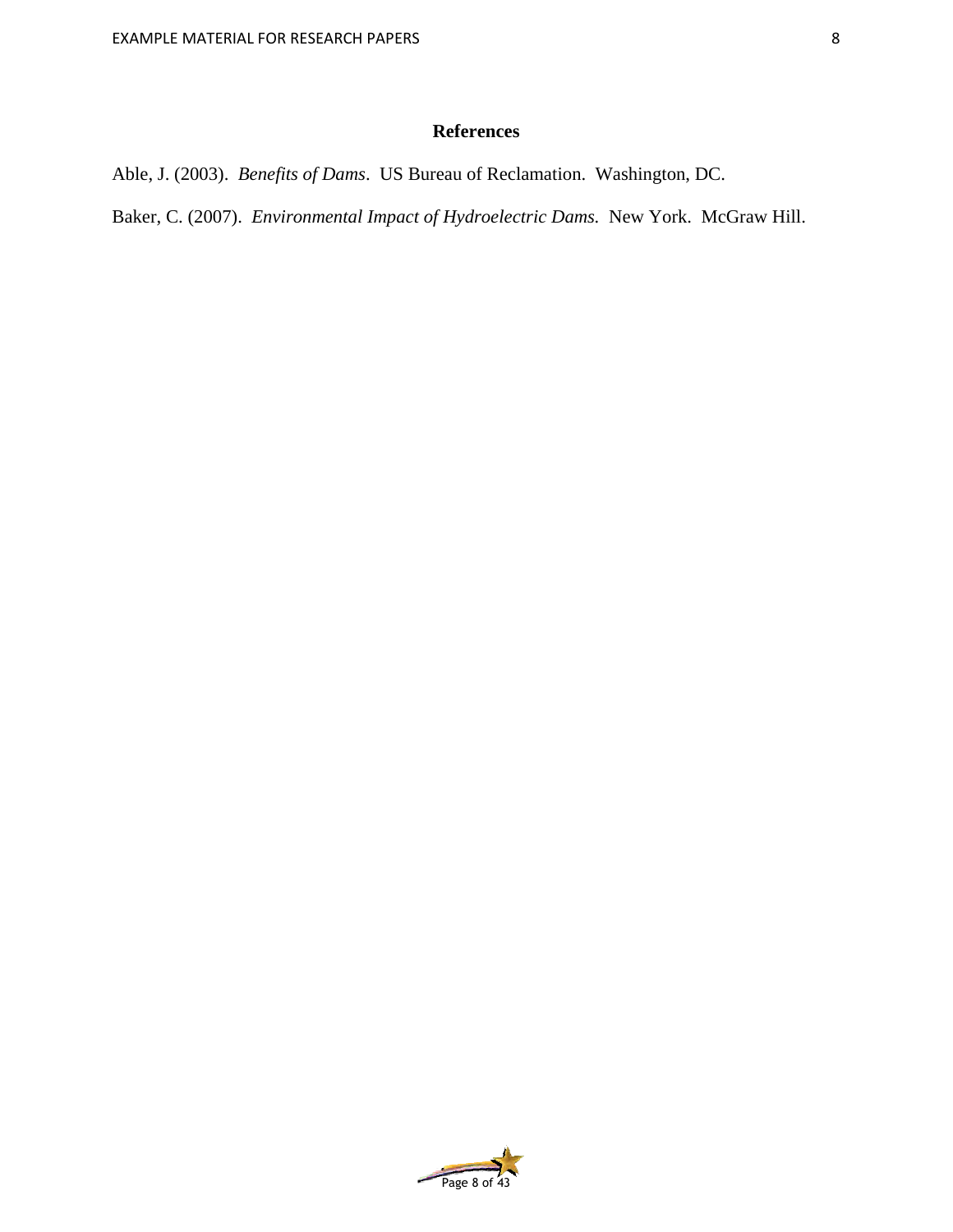# *Word Outline*

*After the instructor has reviewed and approved the Topic Memo, you will start work on the Word Outline. There are a couple of objectives of preparing a Word Outline.* 

- *a. You want to begin visualizing the overall structure of the Final Report. In a sense, the Word Outline is a detailed Table of Contents for your Final Report.*
- *b. You want to be identifying your data needs. Writing the Word Outline will help you identify the kinds of information that you will need to compile.*

*One common structure for a research paper may be appropriate for your project. It* 

*includes four parts.* 

- *You start with a research question.*
- *Review references and sources.*
- *Provide an analysis of the data and information that you have compiled.*
- *State your conclusions.*

*Note: At this point, you will have begun collecting information from references. So you should begin compiling a reference list. Therefore, your Word Outline should include some sort of a reference list.* 

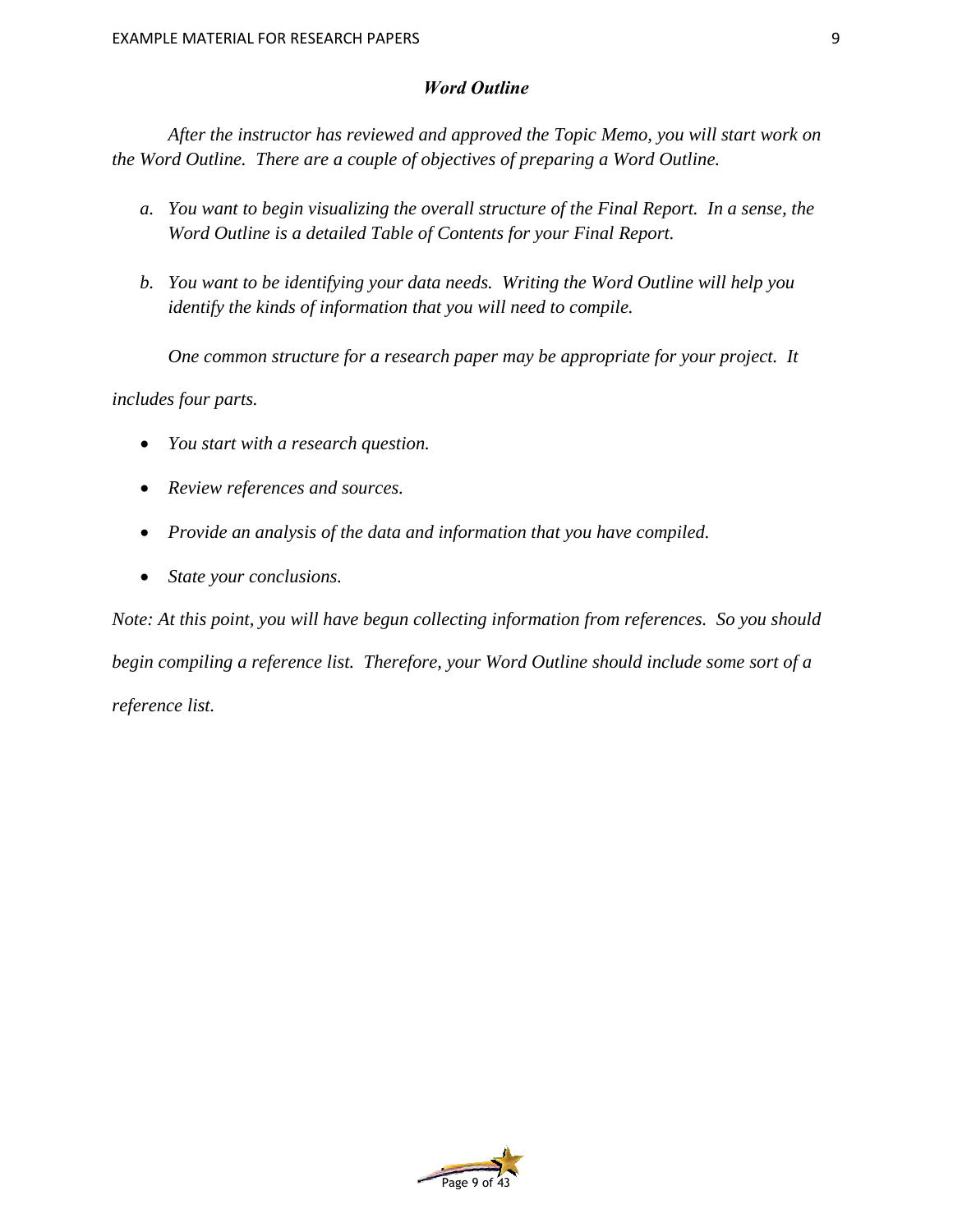# *Rubric for Word Outline*

*You can score up to 20 points on this assignment. The following rubric will be used to grade your Word Outline.* 

| Criterion                                     | Points |
|-----------------------------------------------|--------|
| Organization: Have you broken your topic      |        |
| down into an order that lends itself to       |        |
| discussion in a research paper? Have you left |        |
| out any important issues that deserve to be   |        |
| discussed?                                    |        |
| Clarity: Can the grader understand what you   | 10     |
| have written?                                 |        |
| Spelling/grammar: Is your paper free of       |        |
| spelling and grammatical errors?              |        |
| <b>Total</b>                                  | 20     |

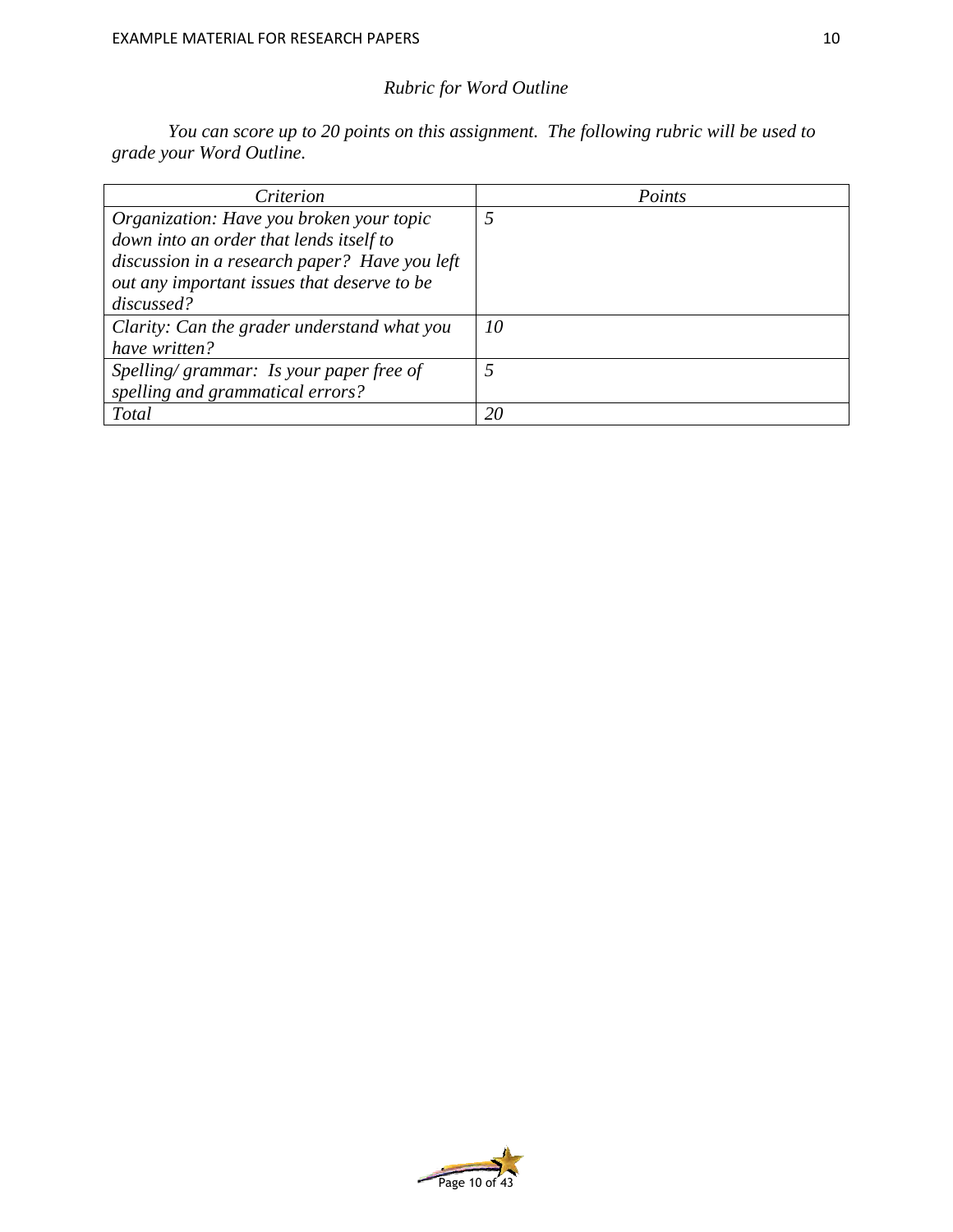Author's Name March 15, 2015

## Word Outline

*\_\_\_\_\_\_\_\_\_\_\_\_\_\_\_\_\_\_\_\_\_\_\_\_\_\_\_\_\_\_\_\_\_\_\_\_*\_\_\_\_\_\_\_\_\_\_\_\_\_\_\_\_\_\_\_\_\_\_\_\_\_\_\_\_\_

## Benefits and Impacts of Hydroelectric Dams

1. Information on Dams (Able, 2003)

Number of dams in the US *[Identify references and sources that you plan to use for this item.]* 

Size range (What metrics are used to describe the size of dams?) *[Identify* 

*references and sources that you plan to use for this item.]*

Locations *[Identify references and sources that you plan to use for this item.]*

Ownership *[Identify references and sources that you plan to use for this item.]*

Regulation (Davis, 1998) *[Identify references and sources that you plan to use for* 

*this item.]*

2. Benefits of Dams

Electric power production (Charles, 2002) *[Identify references and sources that you plan to use for this item.]* 

Water storage and supply *[Identify references and sources that you plan to use for this item.]*

Flood control *[Identify references and sources that you plan to use for this item.]* Recreation (Fitzgerald, 2004) *[Identify references and sources that you plan to use for this item.]*

Wildlife habitat *[Identify references and sources that you plan to use for this item.]*

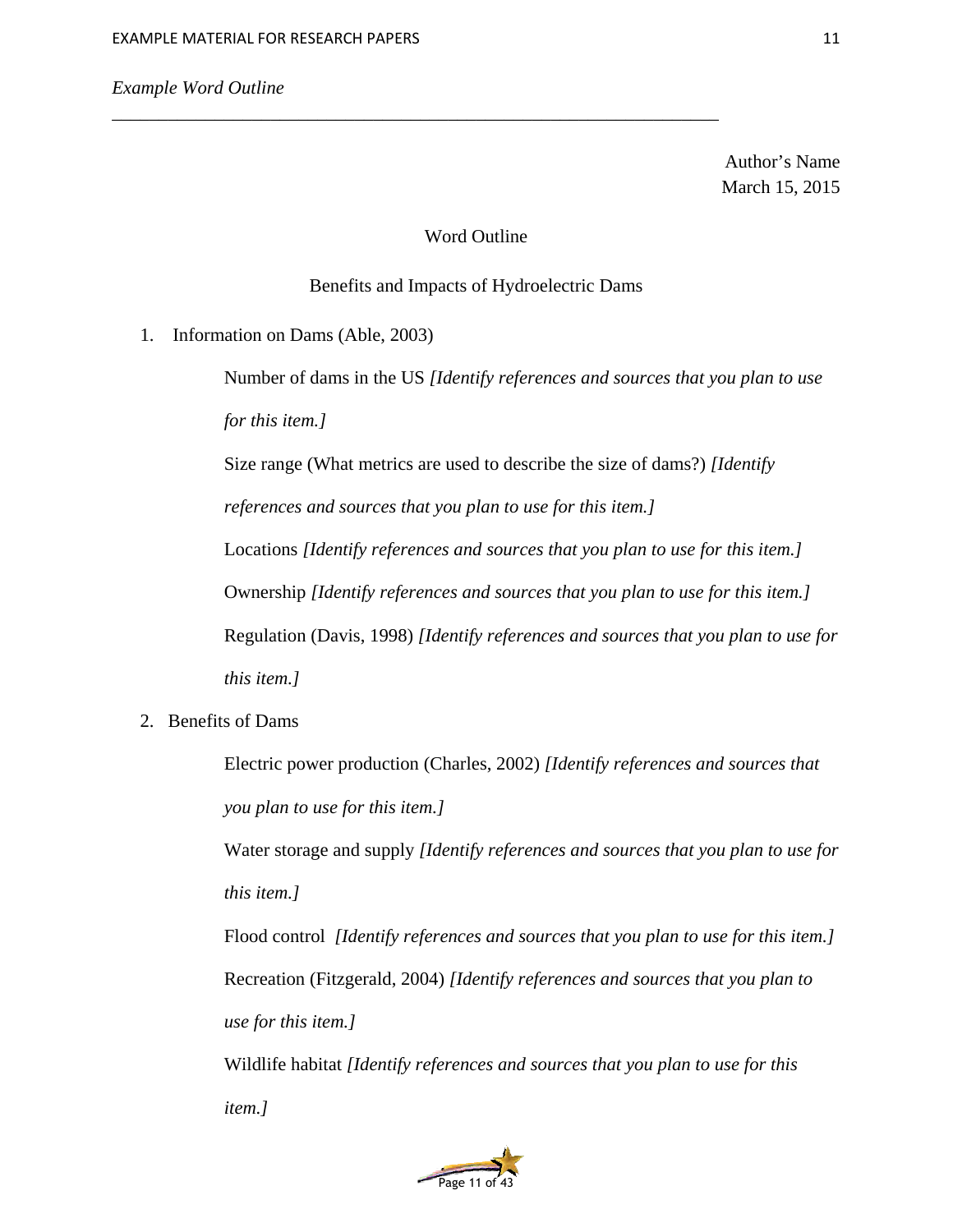3. Impacts of Dams (Baker, 2007)

Construction impacts *[Identify references and sources that you plan to use for this item.]*

Disruption of natural flow of rivers (Ellis, 2006)

Disruption of fish migration *[Identify references and sources that you plan to use* 

*for this item.]*

Disruption of wetlands *[Identify references and sources that you plan to use for* 

*this item.]*

Sediment trapping *[Identify references and sources that you plan to use for this item.]*

Nutrient trapping *[Identify references and sources that you plan to use for this item.]*

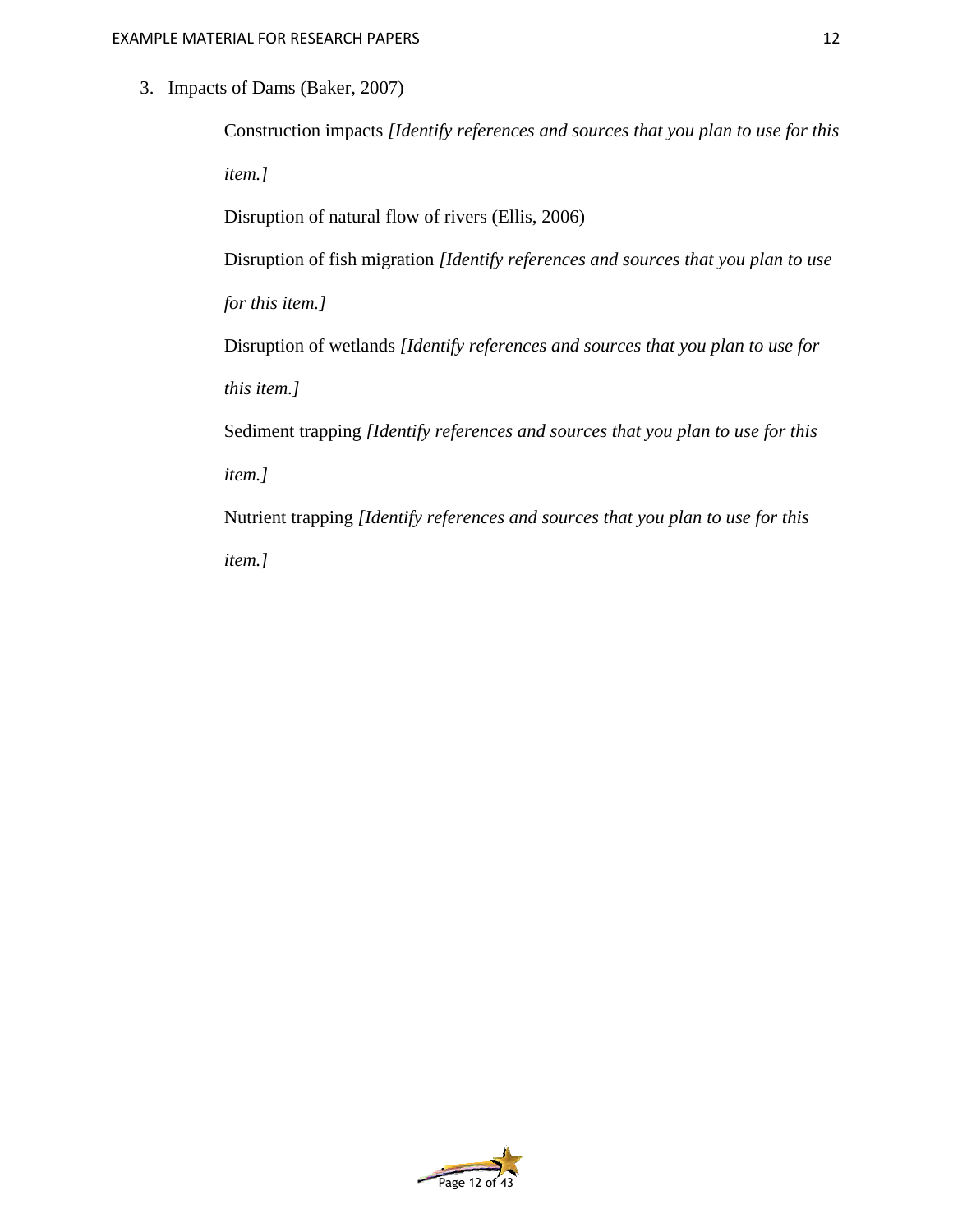# **References**

- Able, J. (2003). *Benefits of Dams*. US Bureau of Reclamation. Washington, DC.
- Baker, C. (2007). *Environmental Impact of Hydroelectric Dams.* New York. McGraw Hill.
- Charles, E. (2002, May). *Hydroelectric Dams: How they Work.* Popular Science magazine. 209 (2), 26-31.
- Davis, M. (1998, March). *Federal, State and Local Government Roles in Regulation of Dams.*  University of Washington Law Review.
- Ellis, M. (2006, May). *Hydroelectric Power can Create Significant Environmental Impacts*  [Adobe Digital Editions version]*.* Smithsonian magazine. Retrieved from http://www.smothsonian.gov.
- Fitzgerald, P. (2004). *Recreational Opportunities Associated with Dams and Reservoirs* (pp. 59- 63). In Sourcebook on Hydroelectric Dams, Johnson, A. (Ed).US Tennessee Valley Authority.

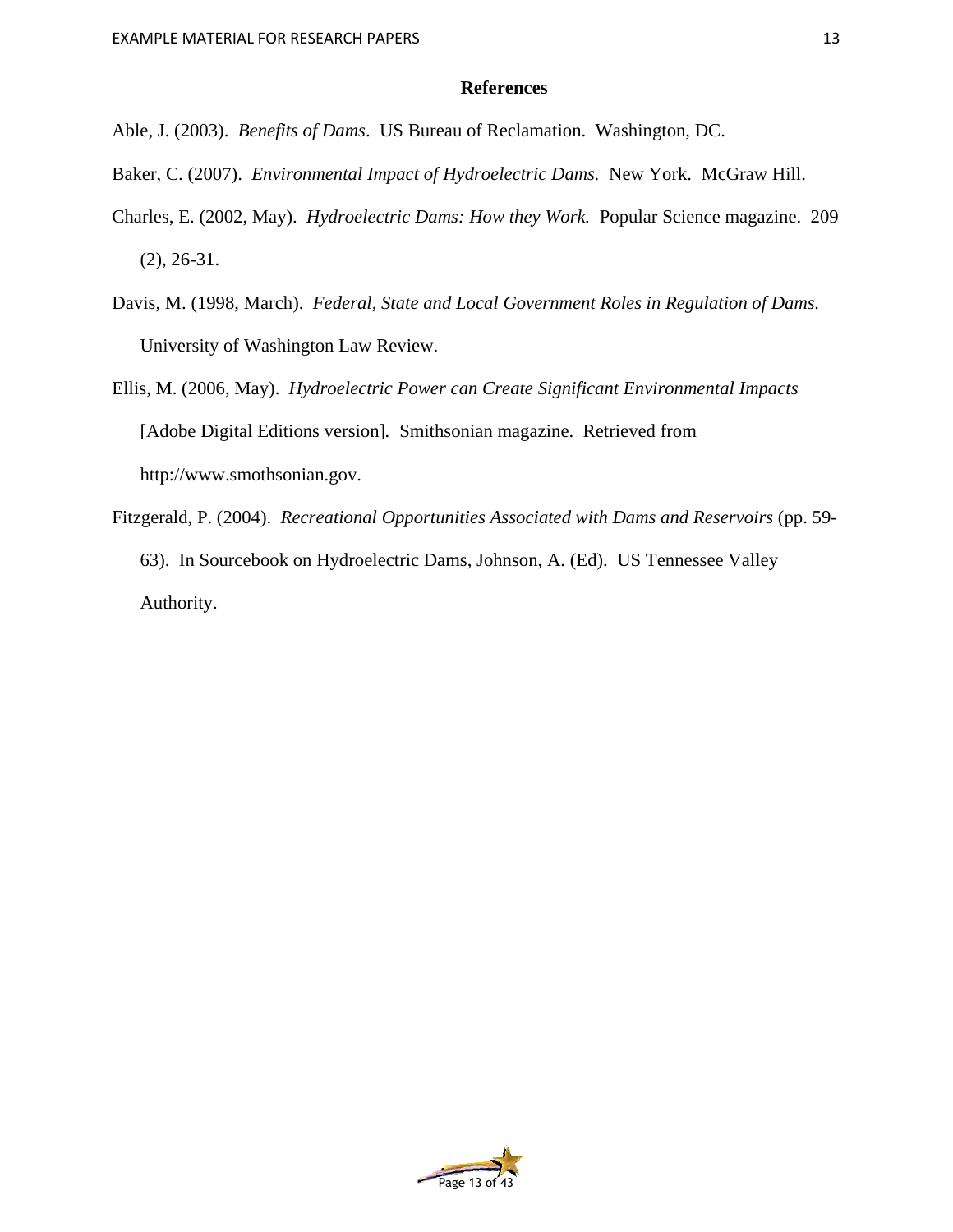## *Sentence Outline*

*After you have completed the Word Outline and received feedback from your instructor, you will produce the Sentence Outline. You will be building in more data and information, building in more references, and creating a document that has more words. When you are writing the Sentence Outline, you will be nearing the chronological midpoint of your project. The main purpose of the Sentence Outline is to provide you with an opportunity to build on your Word Outline and expand it to reflect the research you have been continuously conducting.* 

*You can write this using sentence format, question format, or both. Either way, you need to use complete sentences. If you do a thorough job of preparing the Sentence Outline, you should find that each sentence from the Sentence Outline will become the topic sentence of a paragraph in your Draft Full Text and your Final Report.* 

*At this point, you should be continuing to expand your data needs and reference list. It should be mostly complete when you finish the Sentence Outline, because you will have identified most of the references that you intend to use.* 

*You will submit one paper copy of the Sentence Outline.* 

# *Rubric for Sentence Outline*

*You can score up to 30 points on this assignment. The following rubric will be used to grade your Sentence Outline.*

| Criterion                                     | Points |
|-----------------------------------------------|--------|
| Organization: Have you broken your topic      | 5      |
| down into an order that lends itself to       |        |
| discussion in a research paper? Have you left |        |
| out any important issues that deserve to be   |        |
| discussed?                                    |        |
| Clarity: Can the grader understand what you   | 20     |
| have written?                                 |        |
| Spelling/grammar: Is your paper free of       |        |
| spelling and grammatical errors?              |        |
| <b>Total</b>                                  | 30     |

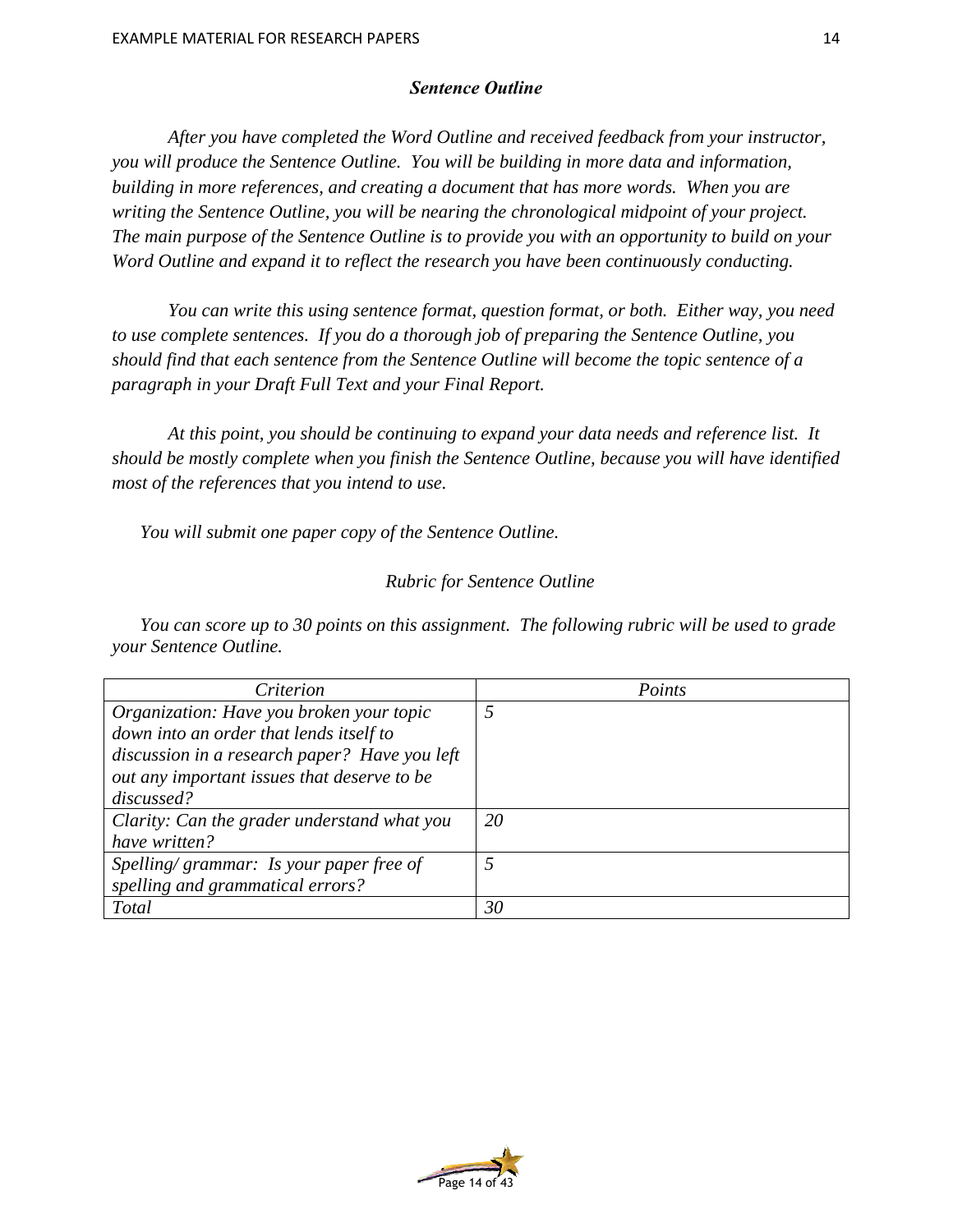## *Example Sentence Outline*

Author's Name March 22, 2013

## Sentence Outline

\_\_\_\_\_\_\_\_\_\_\_\_\_\_\_\_\_\_\_\_\_\_\_\_\_\_\_\_\_\_\_\_\_\_\_\_\_\_\_\_\_\_\_\_\_\_\_\_\_\_\_\_\_\_\_\_\_\_\_\_\_\_\_\_\_\_\_

## Benefits and Impacts of Hydroelectric Dams

1. Information on Dams (Able, 2003)

How many dams are there in the US? *[Identify references and sources that you plan to use for this item.]*

What proportion of the dams is used to generate electricity? *[Identify references and sources that you plan to use for this item.]*

What is the range of sizes of hydroelectric dams? Is there a minimum height and flow rate? Is there a minimum amount of electricity generated? *[Identify references and sources that you plan to use for this item.]*

Where are hydroelectric dams typically located? *[Identify references and sources that you plan to use for this item.]*

Who owns the hydroelectric dams in the US? How has the Federal Power Act

influenced ownership? *[Identify references and sources that you plan to use for* 

*this item.]*

What agencies regulate construction and operation of hydroelectric dams (Davis, 1998)?

# 2. Benefits of Dams

How much of USA's electricity comes from hydro power (Charles, 2002)? How are dams used to store water? *[Identify references and sources that you plan to use for this item.]*

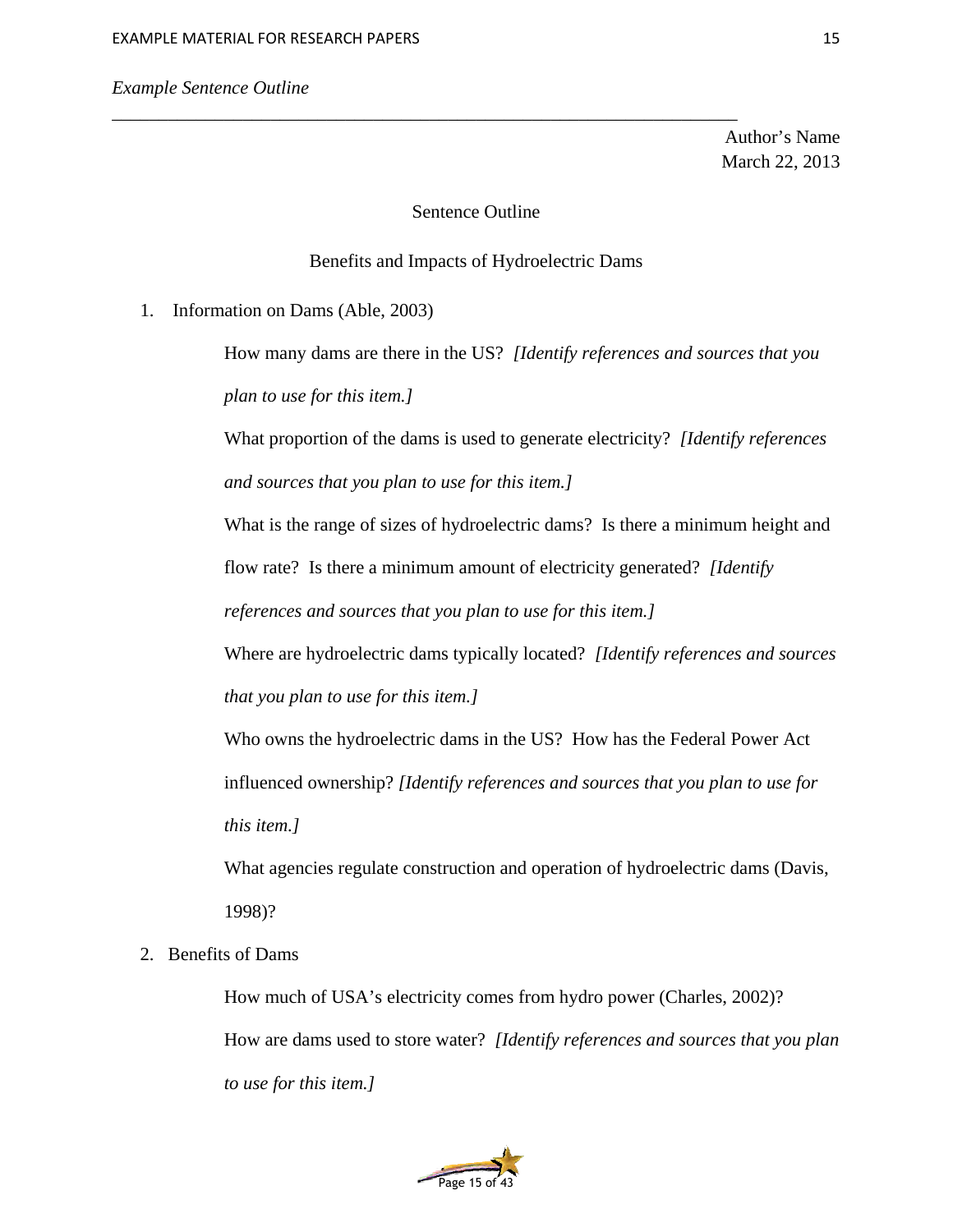How are dams used for flood control? *[Identify references and sources that you plan to use for this item.]*

What kinds or recreation opportunities are provided by hydroelectric dams (Fitzgerald, 2004)?

What kind of wildlife habitat can be created by hydroelectric dams? *[Identify references and sources that you plan to use for this item.]*

3. Impacts of Dams

What adverse impacts can arise during construction of a dam (Baker, 2007)? How is land removed by construction of a dam and reservoir (Garrett, 1974)? What adverse impacts can arise during construction of a dam? (Baker, 2007) How do hydroelectric dams disrupt the natural flow of rivers (Ellis, 2006)? How can hydroelectric dams disrupt the migration and reproduction of fish (McPhee, 1992)?

How can hydroelectric dams disrupt wetlands? *[Identify references and sources that you plan to use for this item.]*

How can dams trap sediment? *[Identify references and sources that you plan to use for this item.]*

How can dams trap nutrients (Leonard, 1990)? *[Identify references and sources that you plan to use for this item.]*

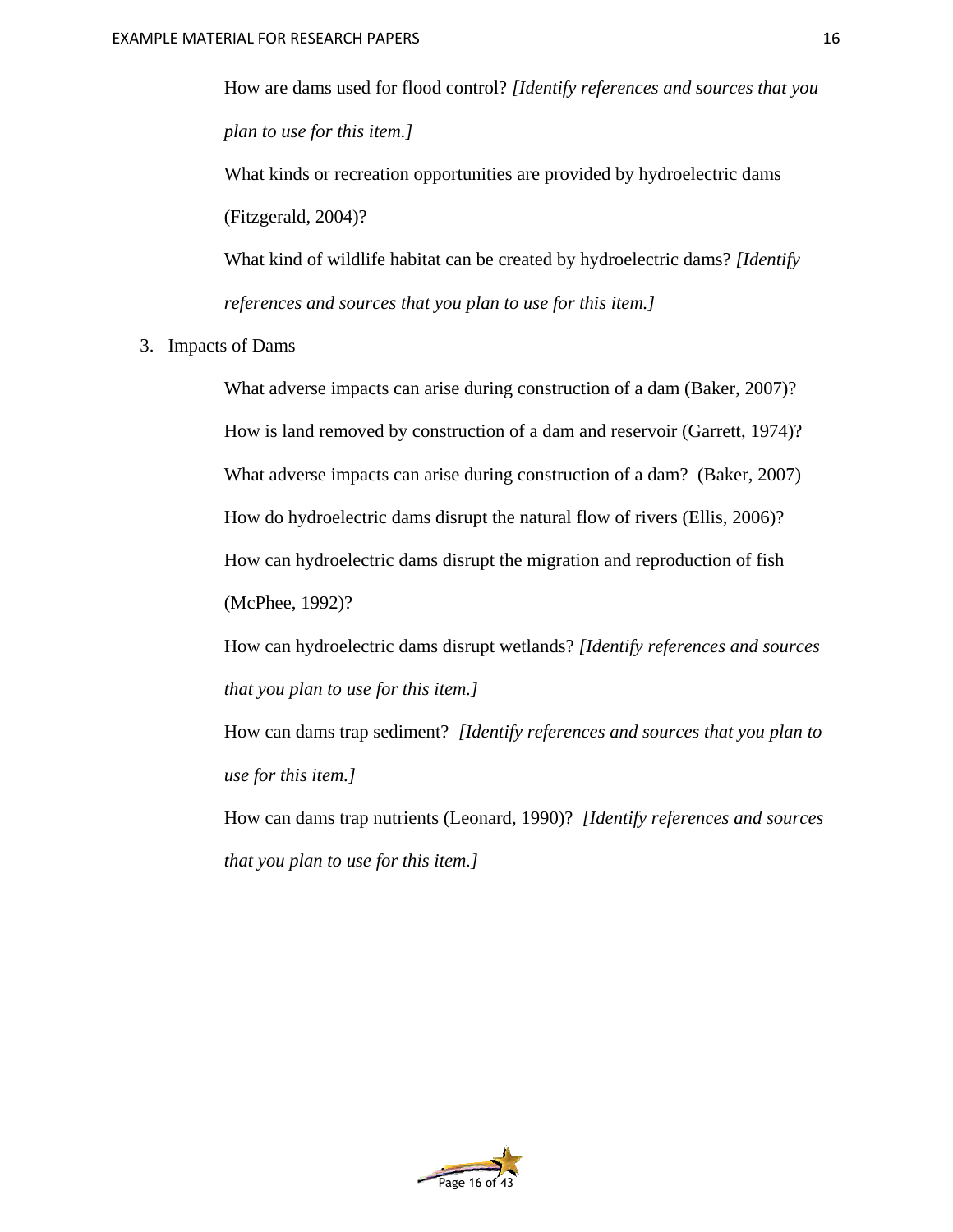## **References**

- Able, J. (2003). *Benefits of Dams*. US Bureau of Reclamation. Washington, DC.
- Baker, C. (2007). *Environmental Impact of Hydroelectric Dams.* New York. McGraw Hill.
- Charles, E. (2002, May). *Hydroelectric Dams: How they Work.* Popular Science magazine. 209 (2), 26-31.
- Davis, M. (1998, March). *Federal, State and Local Government Roles in Regulation of Dams.*  University of Washington Law Review.
- Ellis, M. (2006, May). *Hydroelectric Power can Create Significant Environmental Impacts*  [Adobe Digital Editions version]*.* Smithsonian magazine. Retrieved from http://www.smithsonian.gov.
- Fitzgerald, P. (2004). *Recreational Opportunities Associated with Dams and Reservoirs* (pp. 59- 63). In Sourcebook on Hydroelectric Dams, Johnson, A. (Ed).US Tennessee Valley Authority.
- Garrett, M. (1974, February 11). *Construction of the proposed Dickey-Lincoln dam will flood 34,000 acres of Maine woodlands.* Boston Globe. pp A1, A6.
- Leonard, W. (1990, June 23). *Lake Powell and the Glen Canyon Dam are depriving Lake Mead fish of vital nutrients.* Las Vegas Times. Retrieved from http:/www.lvtimes.com

McPhee, J. (1992). *Shad.* New York. Harcourt Brace and Janovich.

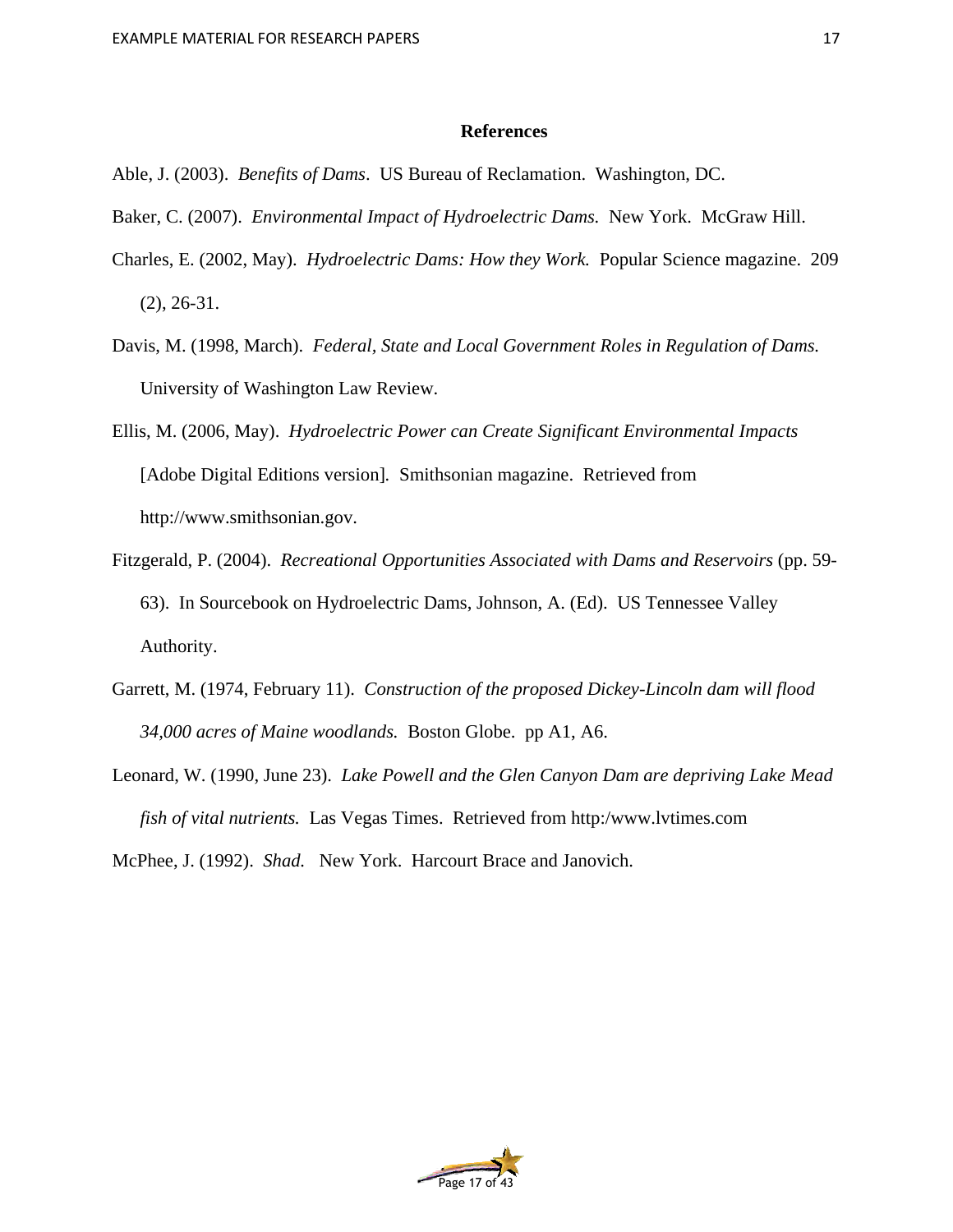# *Draft Full Text*

*After you have completed the Sentence Outline and received feedback from your instructor, you will produce the Draft Full Text. Essentially, you are building more detail into the paper until it is close to being complete.* 

*The Draft Full Text is not a "rough draft." In the Draft Full Text, you will be writing a draft report in full sentences and paragraphs. Do not write in shorthand or sentence fragments. You will include tables, figures and other materials that you plan to use in your Final Report. The sentences that you wrote in your Sentence Outline should evolve into topic sentences for paragraphs in the Draft Full Text.* 

*The abstract is a short summary of your report, normally less than 200 words. Do not try to use the abstract as an introduction to your report. An introduction normally explains why the research is being done. If your report needs an introduction, write an introduction and put it at the front of the body of the report.* 

*Sometimes, in the course of your research, you will collect or develop materials that are of interest, but do not fit well into the text. You may decide to include them in an appendix. If you plan to have some sort of an appendix in your Final Report, you should be including it here in the Draft Full Text. I suggest you use the following approach to developing your appendix.* 

- *a. If you use materials developed by others (e.g., copies of research papers, pamphlets, photos), you may use them as is. They do not need to comply with APA format, but you need to cite them as references.*
- *b. If you develop appendix materials on your own (e.g., new text), you should follow APA format for text and references.*

*You will probably have gaps in your Draft Full Text, because you have not completed the project yet. That is acceptable. Here is how I recommend you handle these situations. You can include a note to yourself and the grader [in brackets] that reads like the following:* [I want to include an interview of a government official who is an expert on environmental impact of dams. I have an appointment to interview Armstrong Professor Mary Quadrangle two days from now. If that interview proves useful, I plan to summarize it in a paragraph that would be located at this point in the research paper.] *Likewise, you may also have data needs that have not yet been satisfied. If so, you might include a note like the following:* [I have found some good reference material from the US Bureau of Reclamation. However, I know the US Army Corps of Engineers is active in building and operating large dams, but I have not found any good reference material on their work. So I am still looking and trying to fill in a gap here.] *Later, when you are preparing your Final Report, you will fill in the gaps and remove these bracketed notes.* 

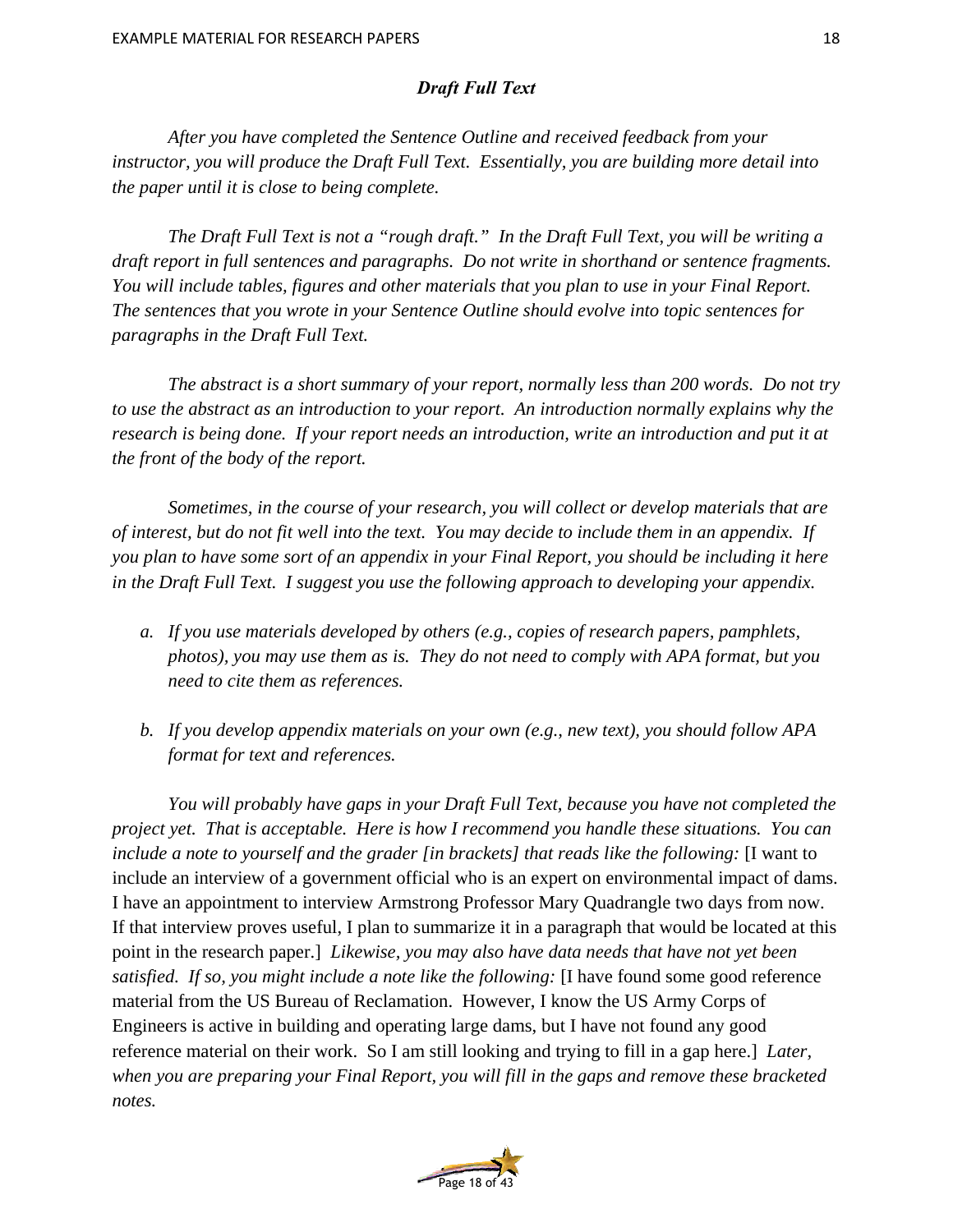*The important requirement is that the Draft Full Text should be a report that is, say, 75 percent done, and it must be in a condition that is ready for the instructor to review. The following example Draft Full Text is about 1800 words in length. Note that it includes about 90 percent of the 2000 words required for your Final Report.*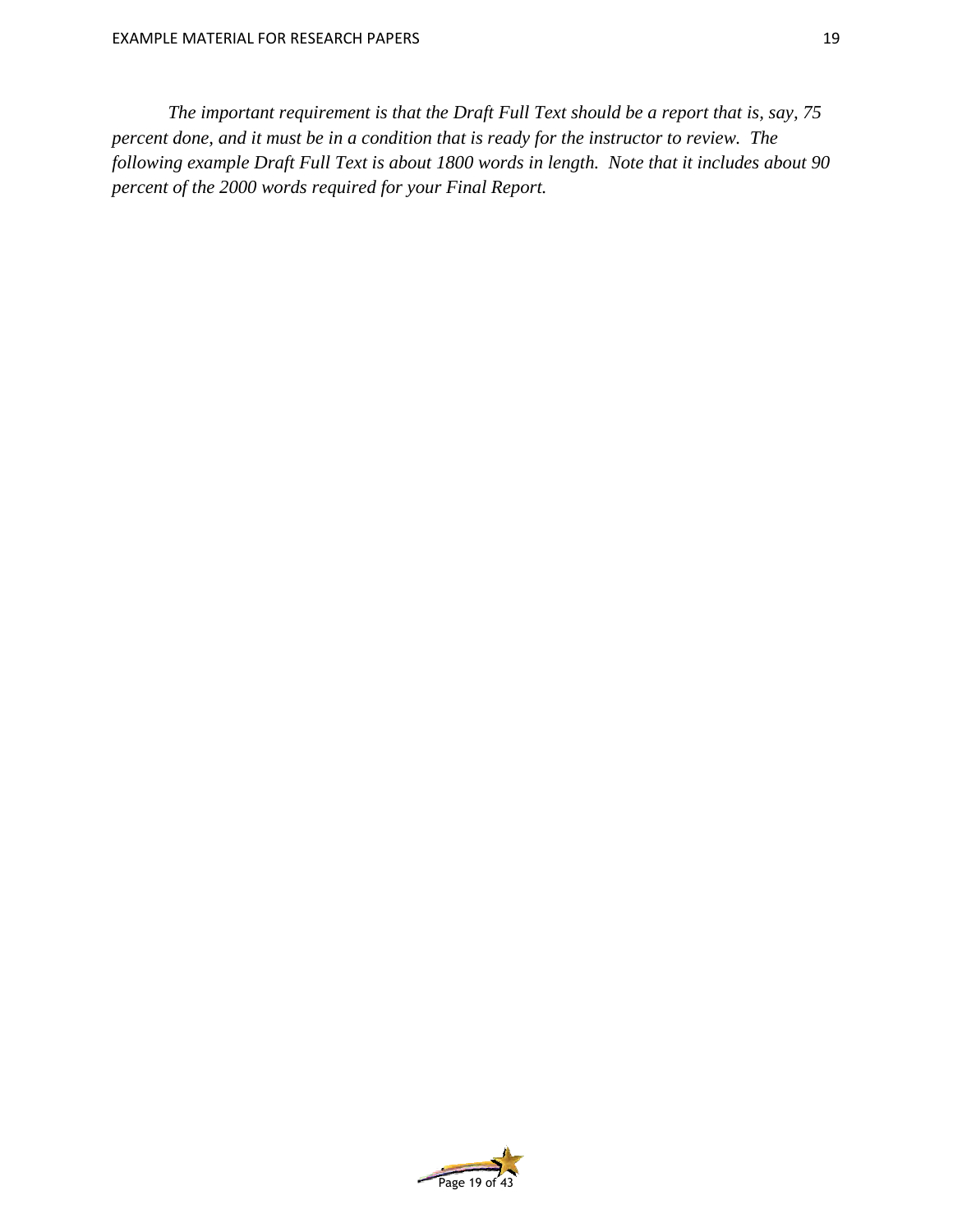# *Rubric for Draft Full Text*

*You can score up to 40 points on this assignment. The following rubric will be used to grade your Draft Full Text.* 

| Criterion                                        | Points |
|--------------------------------------------------|--------|
| Organization: Have you broken your topic         | 5      |
| down into an order that lends itself to          |        |
| discussion in a research paper? Have you left    |        |
| out any important issues that deserve to be      |        |
| discussed?                                       |        |
| Clarity and Content:                             | 20     |
| Clarity: Can the grader understand what you      |        |
| have written? Are your sentences too long?       |        |
| Simple sentences are usually preferable to       |        |
| compound and complex sentences. Are your         |        |
| sentences free of ambiguity? Have you            |        |
| removed or repaired awkward sentences? Is        |        |
| each paragraph based on one idea or thought?     |        |
| Does each paragraph have a topic sentence?       |        |
| Does each paragraph have a concluding            |        |
| sentence (where appropriate)? Remember the       |        |
| goal: You want the reader to read from the       |        |
| first sentence of the paper to the last sentence |        |
| without needing to stop to answer the question,  |        |
| "I don't understand what the writer is trying to |        |
| say. I will need to read that sentence again."   |        |
| Content: Have you produced a paper that          |        |
| satisfies the requirement for word count or      |        |
| page number?                                     |        |
| APA guidelines: Has the paper been compiled      | 5      |
| in conformance with APA guidelines?              |        |
| Spelling, grammar, editing, proofreading: Is     | 10     |
| your paper free of spelling and grammatical      |        |
| errors? Have you run the Spell Check             |        |
| command on your word processor? Are you          |        |
| using the correct words? Have you done           |        |
| adequate editing and proofreading?               |        |
| Total                                            | 40     |

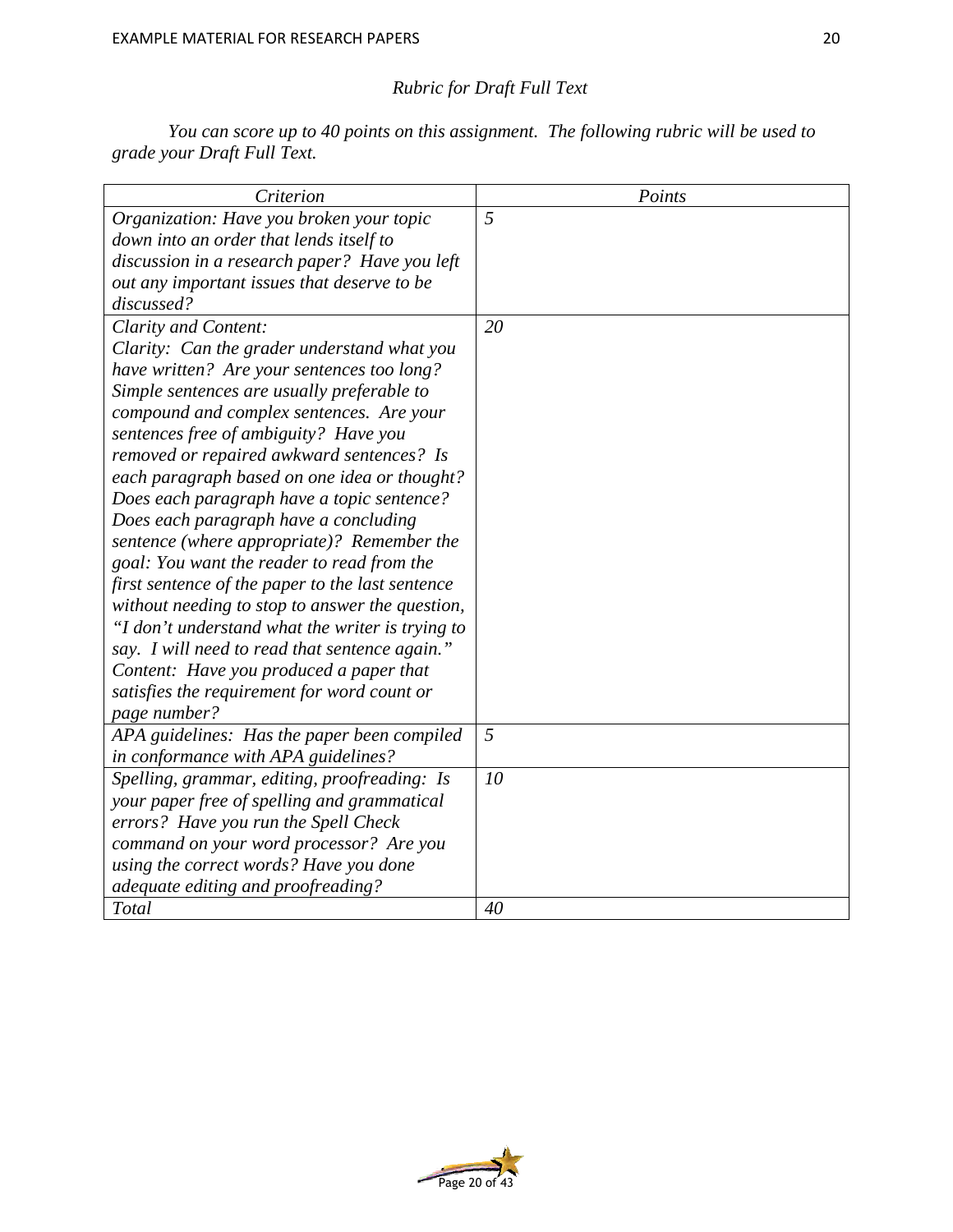# Draft Full Text

\_\_\_\_\_\_\_\_\_\_\_\_\_\_\_\_\_\_\_\_\_\_\_\_\_\_\_\_\_\_\_\_\_\_\_\_\_\_\_\_\_\_\_\_\_\_\_\_\_\_\_\_\_\_\_\_\_\_\_\_\_\_\_\_\_\_\_\_

Benefits and Impacts of Hydroelectric Dams

Author: William Griffin

March 29, 2015

# Author Note

Professor William Griffin is an environmental engineer and an attorney. He has taught at nine universities.

Correspondence concerning this article should be directed to Dr. Griffin at 1 Diamond Causeway, Suite 21, MB 335, Savannah, GA 31406. 912-349-7989. billgriffin@theleadershipcente.com

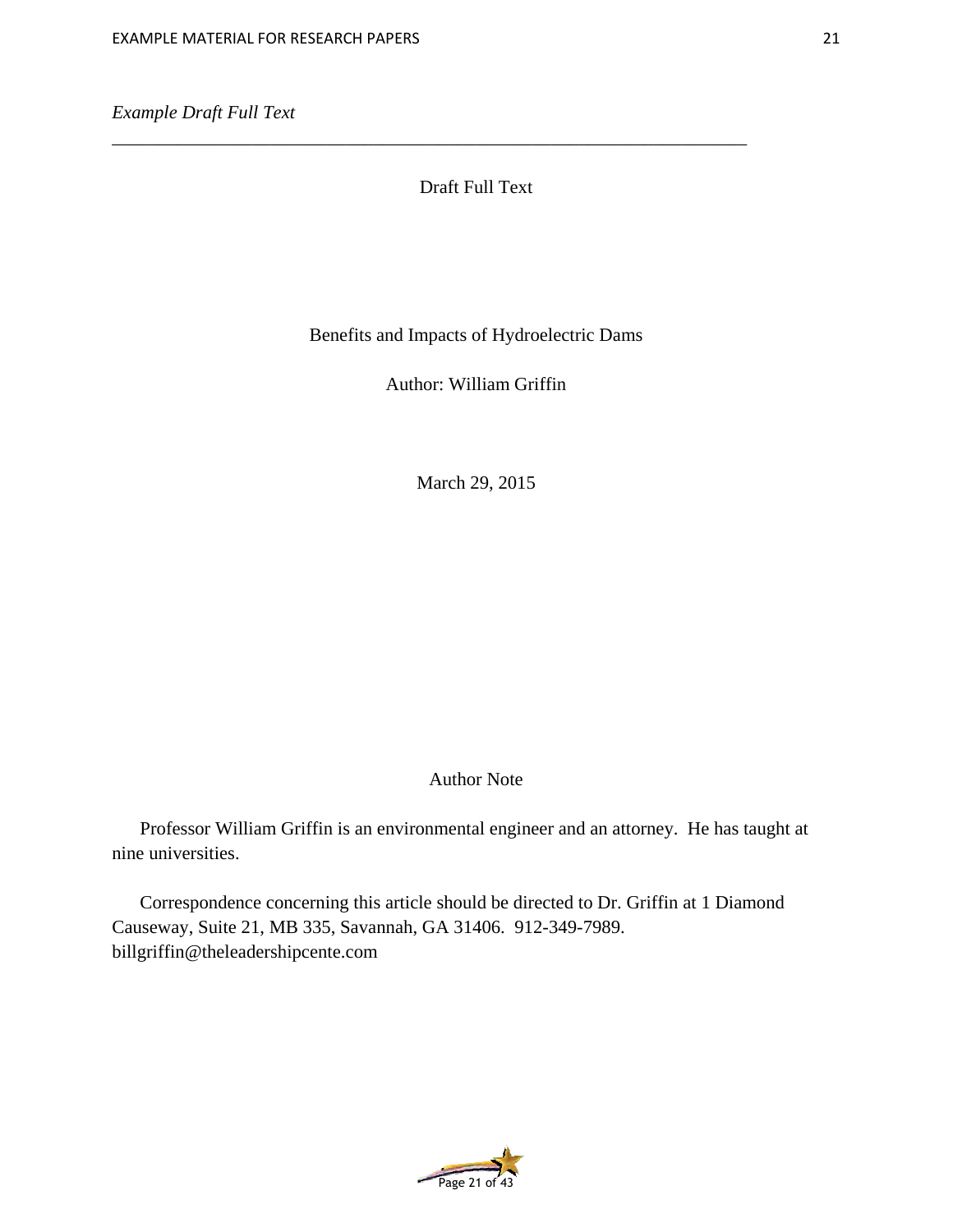## **Abstract**

The increased emphasis on reducing imports of oil and other fuels, coupled with the desire to reduce emission of greenhouse gases from the burning of fossil fuels, is causing hydroelectric power to receive increased attention. The technology provides an opportunity to generate electricity from a domestic, renewable resource, and the process does not generate greenhouse gases. Meanwhile, construction and operation of hydroelectric dams can have adverse impacts on the environment.

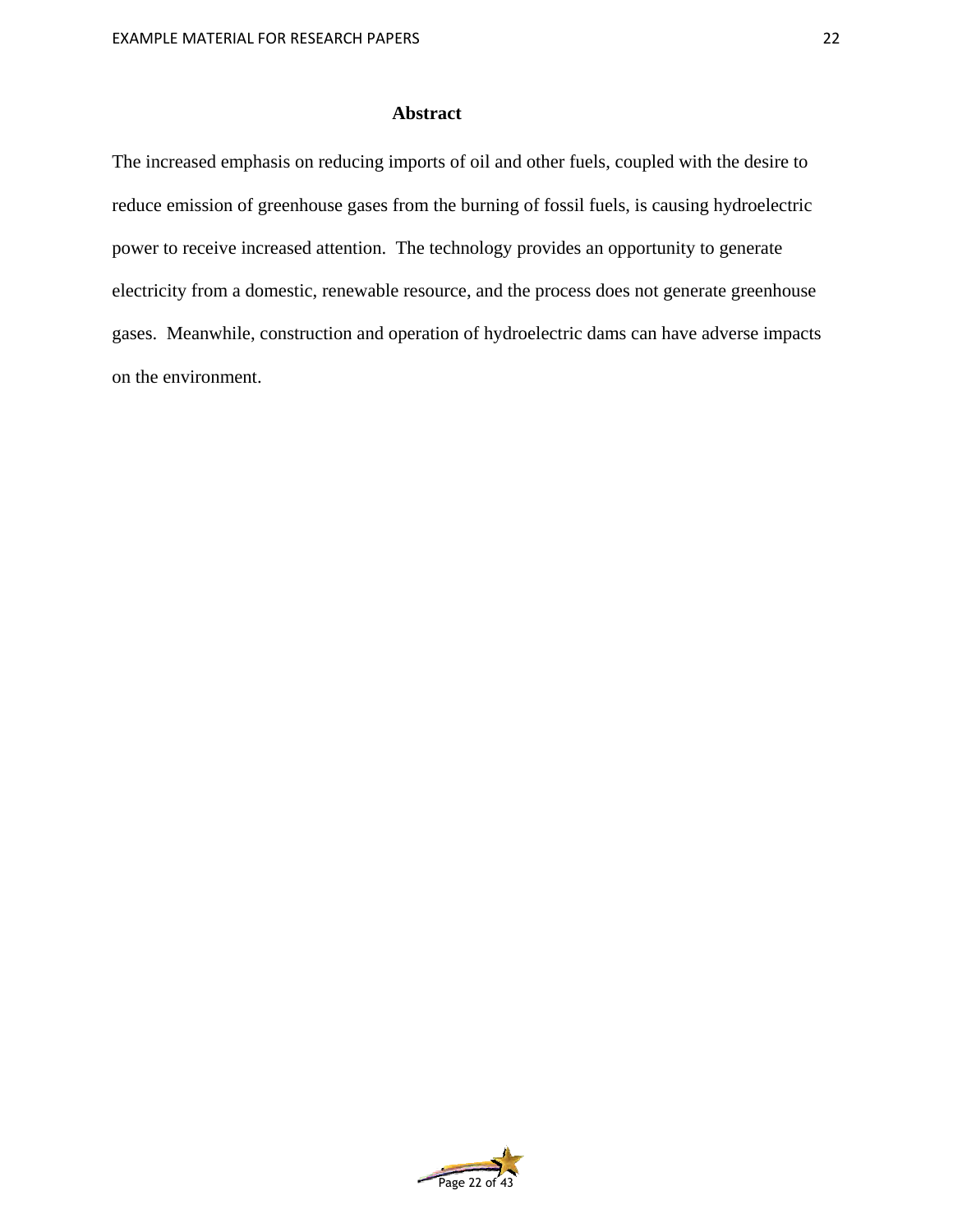## **Information on Dams**

How many dams are there in the US? The number of dams in the US exceeds 10,000, and it may exceed 100,000. The US Bureau of Reclamation builds dams for purposes such as irrigation. Pactola Dam near Rapid City, SD is an example. Some of these dams are also used for generation of electricity (Able, 2003).

What proportion of the US dams is used to generate electricity? A minority of the US dams are used for hydroelectric power. The Bureau of Reclamation estimates that there are \_\_\_\_\_\_ hydroelectric dams in the US. In other words, \_\_\_ percent of the dams in the US are used for hydropower [I need to find a source and cite it]. Some of the larger dams and dam systems are operated by the US Army Corps of Engineers, Tennessee Valley Authority, and Bonneville Power Administration [I need to cite a source].

What is the range of sizes of hydroelectric dams? Is there a minimum height and flow rate? Hydroelectric dams are expensive to build. Consequently, they are not installed unless there is a minimum amount of water available to store behind the dam and run through the turbines. The tallest hydroelectric dam in the US is probably Hoover Dam, which is located on the Colorado River between Nevada and Arizona. It is about 800 feet high [I need to find a source and cite it]. The smallest hydroelectric dams are usually no taller than \_\_\_\_\_ feet [I need to find a source and cite it].

Where are hydroelectric dams typically located? As mentioned above, the site for a hydroelectric dam needs to be one where the flow in the river will make enough electricity to justify building the dam. Another factor in site selection is the shape of the valley. If the valley is narrow and deep, it should be possible to construct a dam at reasonable cost that can impound a lake with a large storage volume. There is also a need

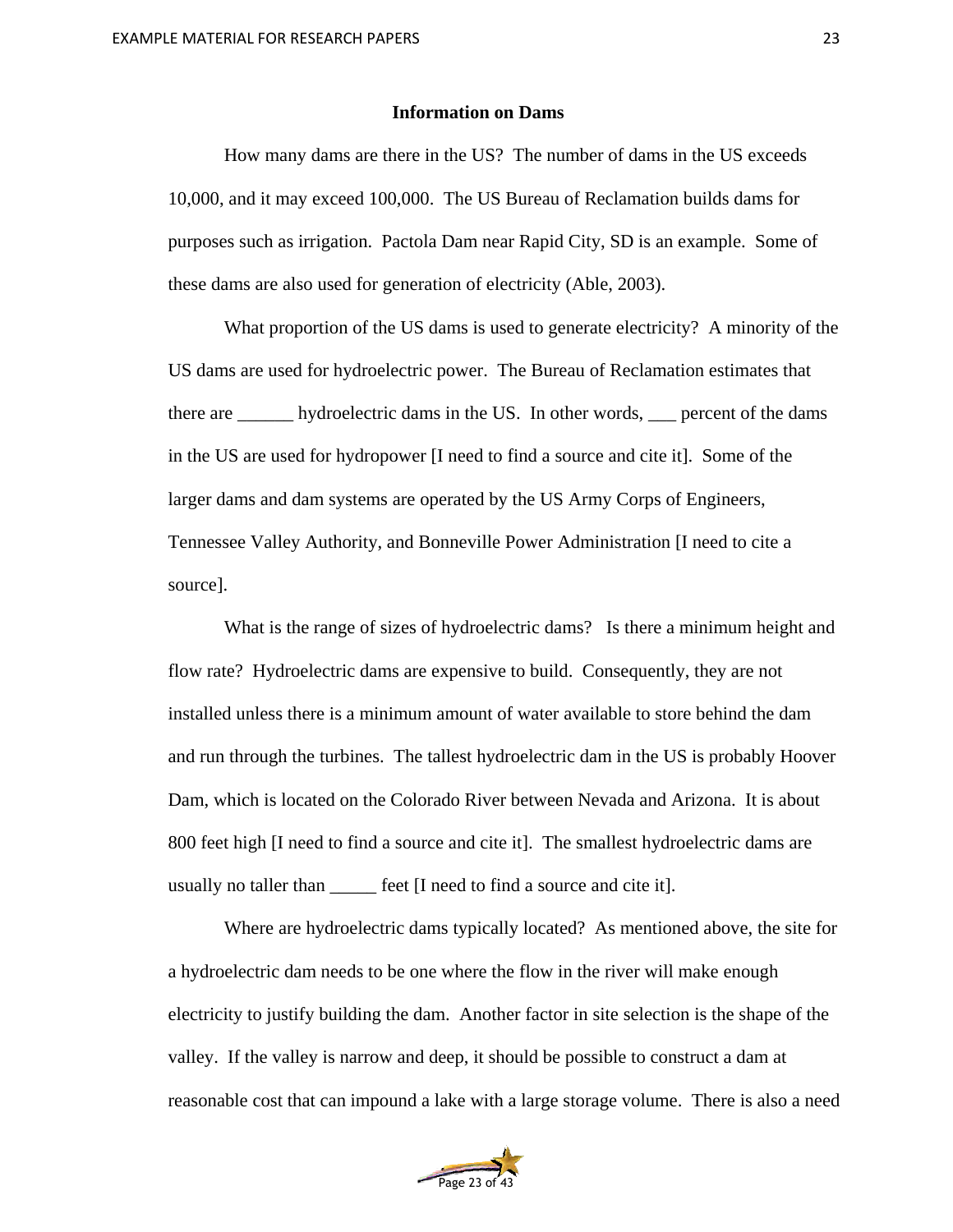to examine what areas will be submerged by construction of the lake. If the lake will fill in a desert or woodland where there are no human residents, then the disruption to people will be minimal. By contrast, if the lake will submerge a city of one million residents, then the disruption would probably be unacceptable and the dam site would be rejected (Johnson, 1997).

Who owns the hydroelectric dams in the US? Hydroelectric dams in the US are typically owned by government agencies. Federal agencies like Tennessee Valley Authority, Bureau of Reclamation, US Army Corps of Engineers, and Bonneville Power Administration are well known. State and local agencies sometimes own hydroelectric dams. An example is the City of Spearfish, SD, which recently purchased a hydroelectric system that had been built many years ago for Homestake Mine (Knox, 2007).

How has the Federal Power Act influenced ownership? The Federal Power Act was enacted in the 1930s. It includes a concept called "municipal preference." In the development of new hydroelectric facilities, it gives preference to government agencies. Therefore, most small hydroelectric dams serve the needs of government owned electric utilities. For example, the Washington Public Power Supple System was formed by the municipal electric agencies of over 100 cities and towns to generate, distribute and sell electricity. The municipal preference implicitly discourages investor owned utilities from developing hydroelectric power plants. Consequently, investor owned utilities generally generate electricity from coal, oil, natural gas, or nuclear power, not from water (Mulligan, 2001).

What agencies regulate construction and operation of hydroelectric dams? The principal agency regulating hydroelectric dams in the US is the US Department of Energy's Federal Power Administration. Their main regulatory role is in site licensing

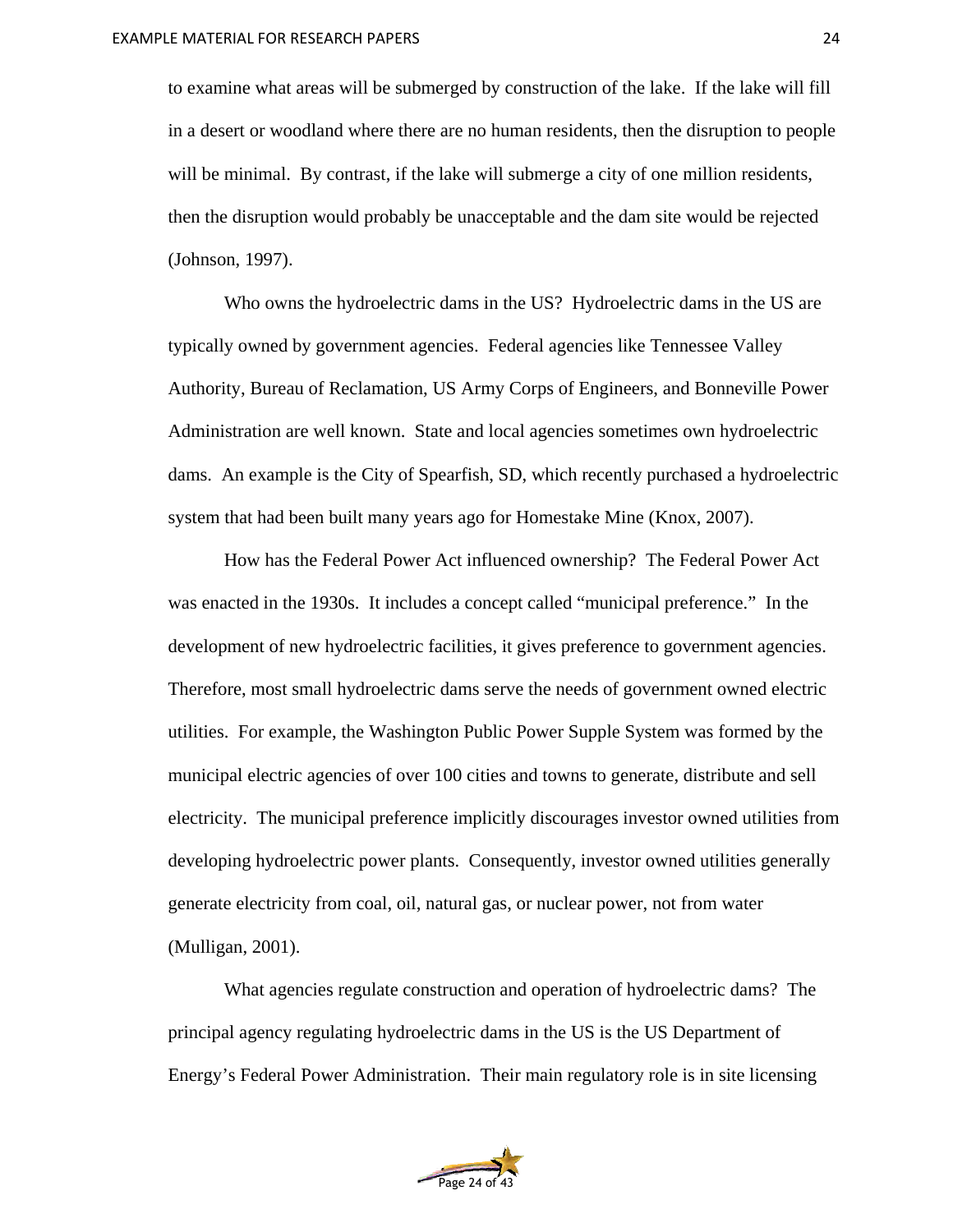and the regulation of the sale of electricity on the wholesale market. To the extent that the Bureau of Reclamation, Corps of Engineers and other federal agencies are involved in hydro power, their rules and guidelines must be complied with. Some states also regulate dams. For example, some state governments have responsibility to inspect dams. As such, they would have standards against which their inspections would be conducted (Davis, 1998).

#### **Benefits of Dams**

How much of USA's electricity comes from hydro power? It has been estimated that about \_\_\_ percent of the US supply of electricity is provided by hydroelectric dams [I need to get the correct percentage] (Charles, 2002). These figures are based on the kilowatt hours produced during a typical year. Meanwhile, hydroelectric dams are also rated according to capacity. A dam may be equipped to generate 300 megawatts of electricity; however, the dam will make that much electricity only if the flow in the river and the storage capacity of the reservoir are adequate [I need to find a source and cite it].

How are dams used to store water? A dam is a structure that is built perpendicular to the flow of a river. Its purpose is to stop the flow of the river and store water behind the dam. By contrast, a levee is built parallel to a river, and its purpose is normally to prevent the river from flooding adjacent low lying areas of land. In the case of a huge dam like Hoover Dam, the reservoir may be built to store over a year of flow from the river. Dams with adequate storage capacity can be used to generate "peaking power," which is used during the times of highest use (e.g., daytime in cities in the summer season when businesses and air conditioners are in operation). Some hydroelectric dams have very little storage capacity, so they generate electricity whenever

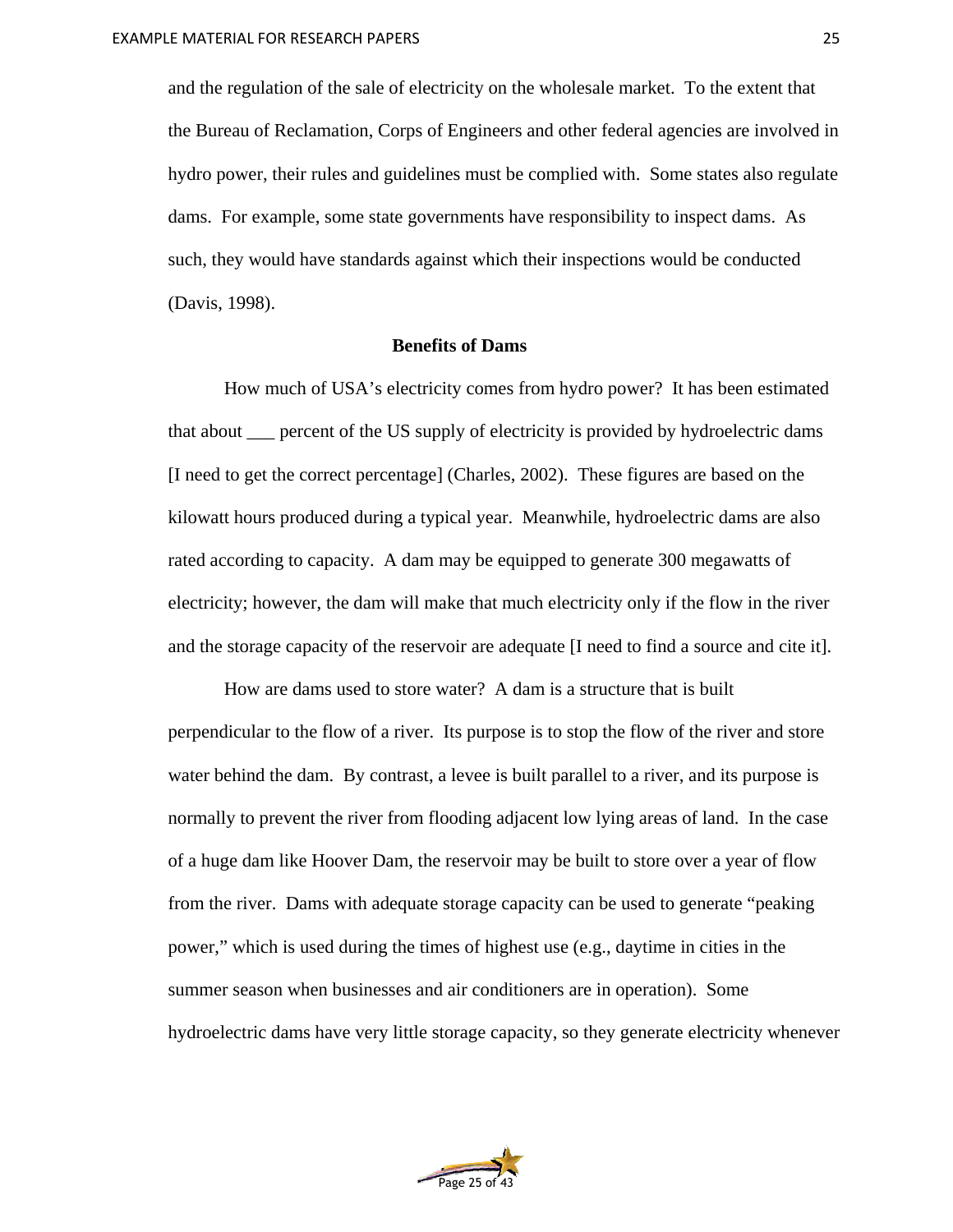the river is flowing. Some of the dams on the Columbia River are of this run-of-river type [I need to cite a source].

How are hydroelectric dams used for flood control? In addition to creating storage capacity for generating power, most dams are also built with additional capacity to catch flood water. When rainfall or rapid snowmelt occurs upstream, the heavy river flow is captured in the reservoir behind the dam. Later, days after the flood event has occurred, the water can be released slowly from the reservoir. This process is intended to reduce flood damage downstream from the dam (Norton, 1998).

What kinds of recreation opportunities are provided by hydroelectric dams? When a dam is built, it can create a dramatic expansion in recreational opportunities. Examples include fishing, hunting, sailing, power boating, swimming and others. When these lakes are built, it is typical to see marinas, boat launching ramps, and other recreational facilities built (Fitzgerald, 2004). *[Note: This information is common knowledge, so it might not require a citation.]*

What kind of wildlife habitat can be created by hydroelectric dams? Because dams impound water, they create habitat for animals that require water. Aqueous fauna include fish, snakes, frogs, insects and the like. Water birds like ducks and wading birds are likely to find habitat in or along reservoirs. *[Note: This information is common knowledge, so it would not require a citation.]*

#### **Impacts of Dams**

What adverse impacts can arise during construction of a dam? When a large dam and reservoir are constructed, a number of impacts can occur. In some cases, towns must be moved, including demolition of buildings and movement of graveyards. It is common practice to remove all trees and large vegetation from the area of the reservoir.

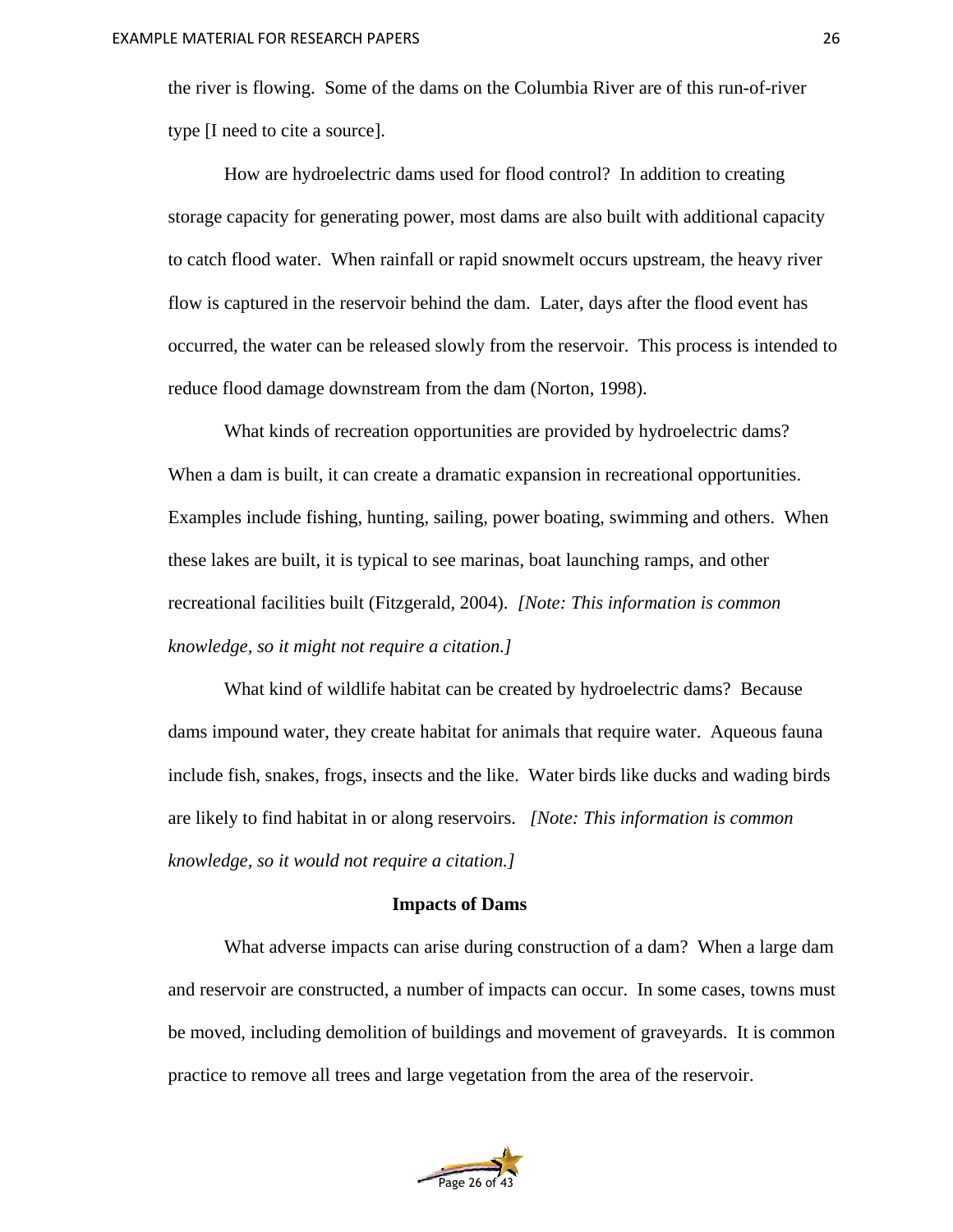Construction of dams can involve large earth moving activities, and this can create airborne dust pollution. Meanwhile, there may be a need to establish gravel mining operations to support the fabrication of concrete (Baker, 2007).

How is land removed by construction of a dam and reservoir? Let's assume that someone wants to build a 70,000-acre hydroelectric facility in upstate New York. They will need to take possession of 70,000 acres in the river valley upstream from the proposed dam site. This land will be "removed" from its current use (perhaps farming and forestry) and converted to a reservoir (Garrett, 1974).

How do hydroelectric dams disrupt the natural flow of rivers? A natural river does not flow at a constant rate. Its flow rate is based primarily on rainfall and snowmelt. Both of these vary in extent according to location and time of year. In general, flow rates of most rivers are higher in the springtime (Ellis, 2006). This provides opportunities for wetlands to recharge. It also provides opportunities for fish to migrate. After a large hydroelectric dam is installed, there tends to be a major change in the flow pattern of the river. For example, if it is desired to extract a constant amount of electricity from the dam (i.e., base load power), then a large reservoir is built in order to store lots of water and create a constant flow from the dam. The area downstream of the dam no longer sees variable flows. Instead, it may see constant flows. This constant flow rate may not be suitable for migration of fish, and it may not allow wetlands to be recharged (Pepper, 2002).

How can hydroelectric dams disrupt the migration and reproduction of fish? Anadromous fish breed in fresh water. Their eggs hatch, and the young fish make their way to the ocean, where they grow to adulthood. Then they swim back upstream to breed in fresh water. Salmon and shad are well known examples of anadromous fish. If the

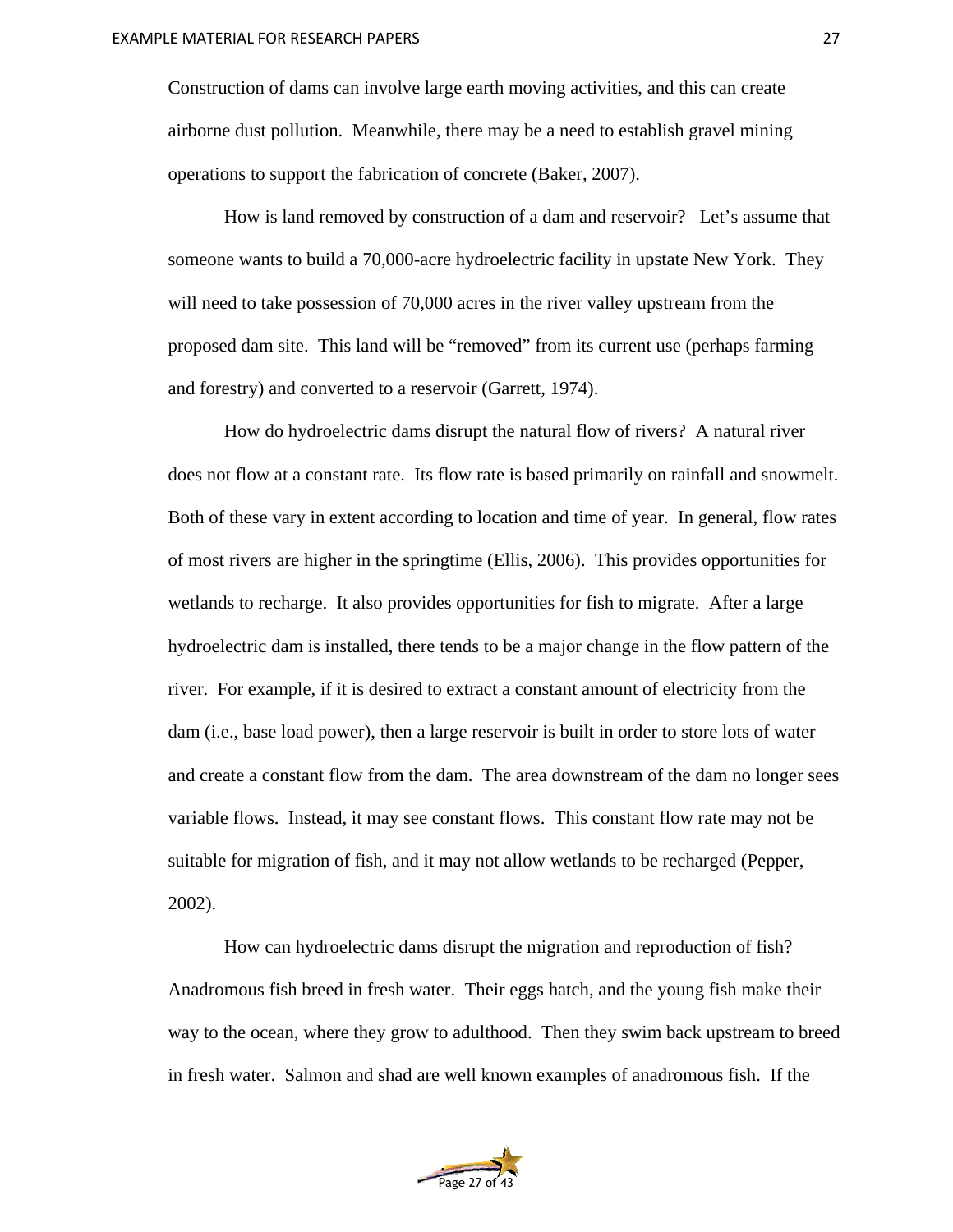stream is blocked by a dam, it may be impossible for the fish to move downstream or upstream. At some hydroelectric dams, fish ladders and fish elevators are used in an effort to help fish move around the dam. In some locations, these efforts are successful. However, in most rivers where dams have been installed, there has been a large reduction of anadromous fish population (McPhee, 1992).

How can hydroelectric dams disrupt wetlands? Wetlands behave like sponges. When a river's natural flow increases, adjacent wetlands absorb water. When the river's natural flow decreases, adjacent wetlands release water. Consequently, wetlands can have an important effect in moderating river flow and controlling floods. By contrast, if the river's flow is disrupted by a hydroelectric dam, the wetland may not receive enough water to recharge, and it will not be able to perform its flood control function (Oppur, 2003).

How can dams trap sediment? It is normal for rivers to transport sediment from upstream areas to downstream areas. Normally, these sediments reach the ocean. Beach sand, for example, normally has its source in nearby rivers. When a dam is built on a river, it creates a reservoir full of still water. This encourages the sand and dirt to settle out within the reservoir instead of flowing toward the ocean. In some cases, dams have substantially filled in with sediment. This limits their capacity to perform water storage, hydroelectric generation, and flood control functions (Quibble, 2004).

How can dams trap nutrients? The sediments carried by rivers include chemicals that are beneficial to plants and animals. If the dam and reservoir trap sediments, they can also capture nutrients. This is what occurred when the Glen Canyon Dam and Lake Powell were constructed. Before the dam was constructed, there was large population of healthy striped bass living in Lake Meade, downstream from Glen Canyon. Some years

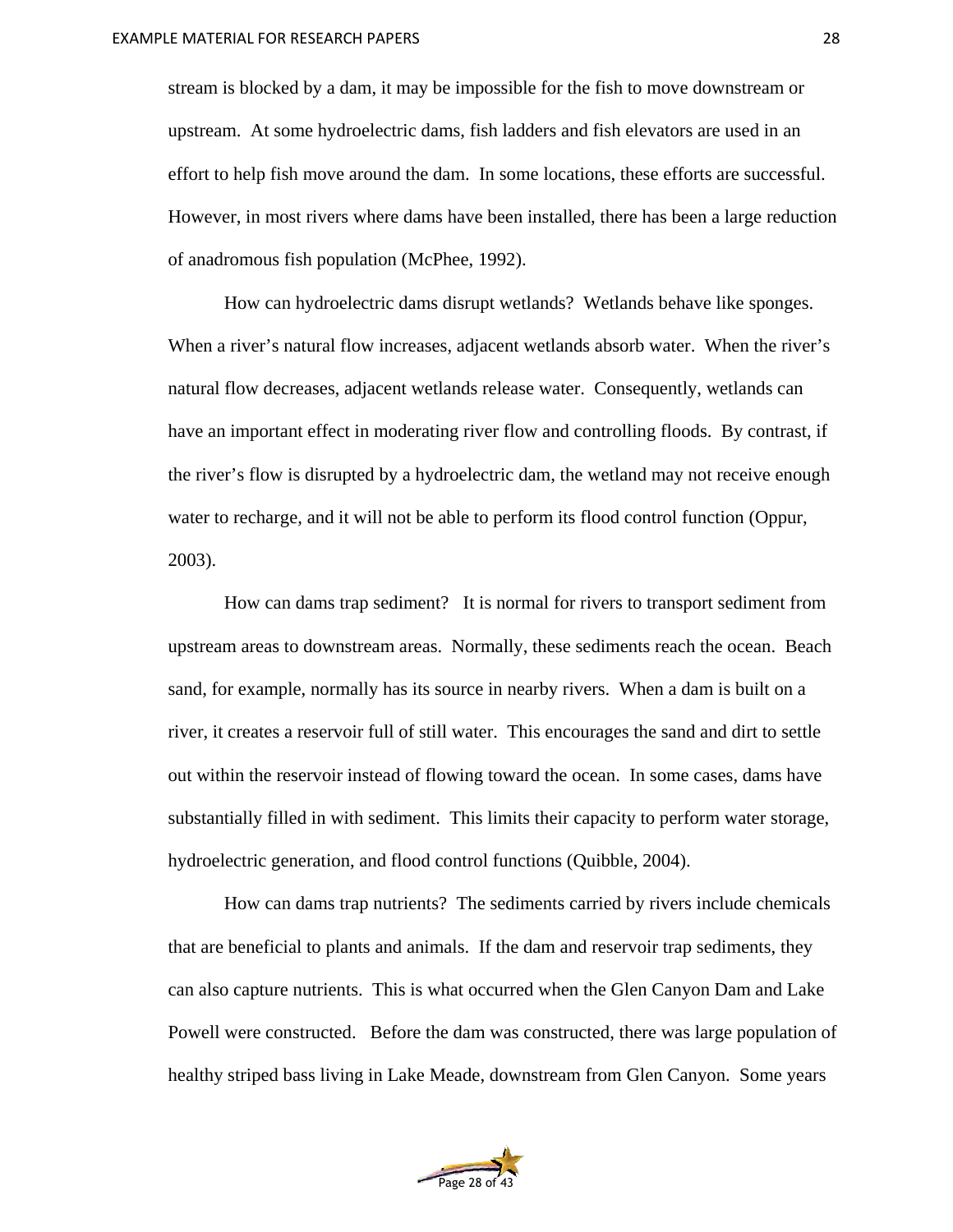after Glen Canyon Dam and Lake Powell were constructed, it was noticed that the striped bass in Lake Mead were thinner (and to some eyes, strange looking). It is believed that this happened because the normal flow of chemical nutrients into Lake Mead had been disrupted. Growth of plants such as algae was reduced. This had an adverse impact on the food supply for the whole food chain, including the striped bass at the top of the food chain. The managers of the Glen Canyon Dam have experimented with an annual "flushing" process which is intended to remove sediment from Lake Powell and get more nutrients flowing into Lake Mead (Leonard, 1990).

*Note: At this point, you should be nearly done compiling your reference list. Adding more references in the Final Report should be done only to fill in gaps.* 

*\_\_\_\_\_\_\_\_\_\_\_\_\_\_\_\_\_\_\_\_\_\_\_\_\_\_\_\_\_\_\_\_\_\_\_\_\_\_\_\_\_\_\_\_\_\_\_\_\_\_\_\_\_\_\_\_\_\_\_\_* 

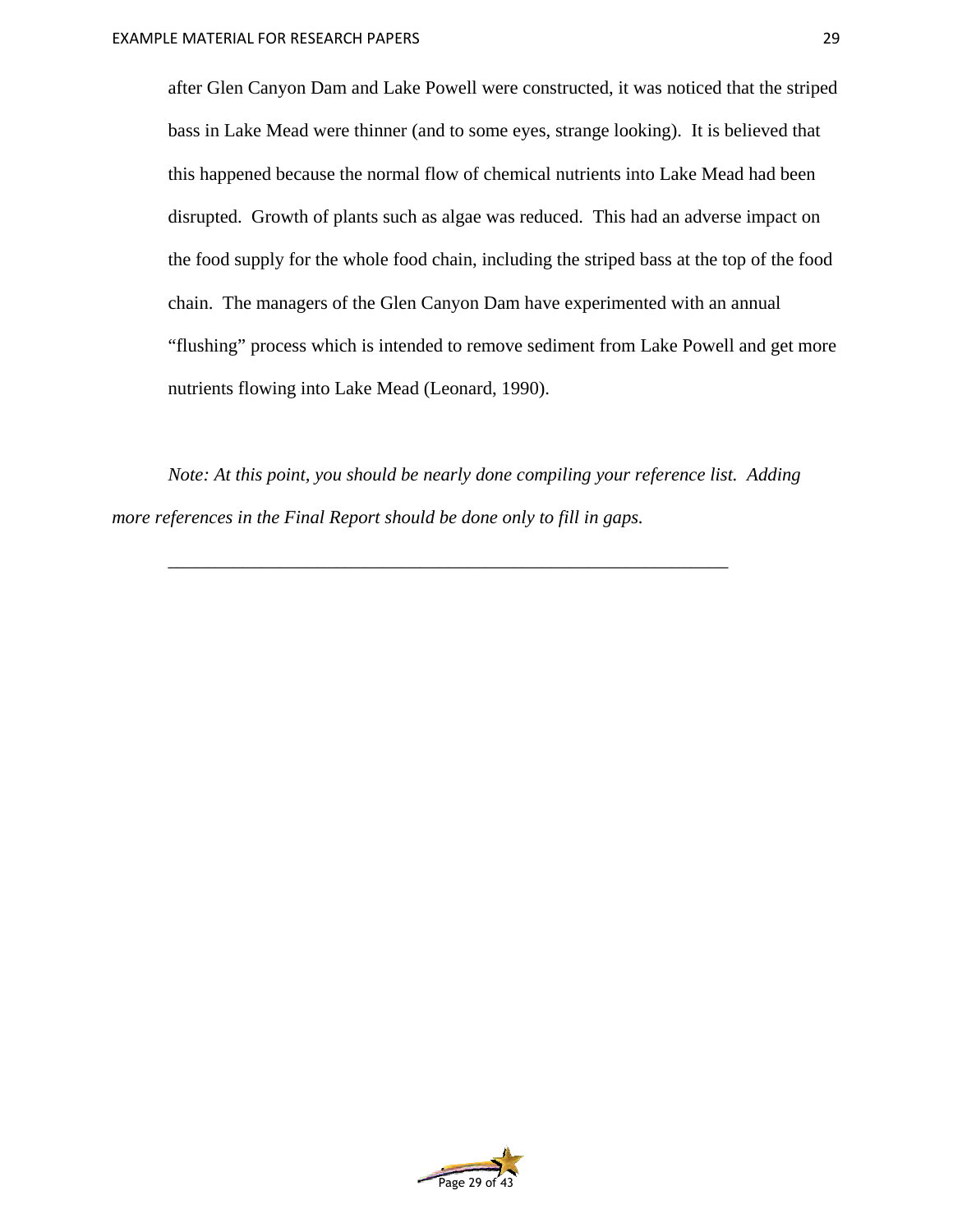### **References**

Able, J. (2003). *Benefits of Dams*. US Bureau of Reclamation. Washington, DC.

- Baker, C. (2007). *Environmental Impact of Hydroelectric Dams.* New York. McGraw Hill.
- Charles, E. (2002, May). *Hydroelectric Dams: How they Work.* Popular Science magazine. 209 (2), 26-31.
- Davis, M. (1998, March). *Federal, State and Local Government Roles in Regulation of Dams.*  University of Washington Law Review.
- Ellis, M. (2006, May). *Hydroelectric Power can Create Significant Environmental Impacts*  [Adobe Digital Editions version]*.* Smithsonian magazine. Retrieved from http://www.smithsonian.gov.
- Fitzgerald, P. (2004). *Recreational Opportunities Associated with Dams and Reservoirs* (pp. 59- 63). In Sourcebook on Hydroelectric Dams, Rassle, W (Ed.). US Army Corps of Engineers.
- Garrett, M. (1974, February 11). *Construction of the proposed Dickey-Lincoln dam will flood 34,000 acres of Maine woodlands.* Boston Globe. pp A1, A6.
- Leonard, W. (1990, June 23). *Lake Powell and the Glen Canyon Dam are depriving Lake Mead fish of vital nutrients.* Las Vegas Times. Retrieved from http:/www.lvtimes.com
- McPhee, J. (1992). *Shad.* New York. Harcourt Brace and Janovich.
- Mulligan, S. (2001, June-July). *Municipal preference rule continues to discourage investor owned utilities from building hydro dams.* Energy Law Review; Law review of the Federal Energy Bar Association. Edited by the University of Kansas Law School Law Review team. Volume 13.
- Norton, E. (1998, June). *A simple calculation method for sizing flood control reservoirs.* Water Resources magazine.

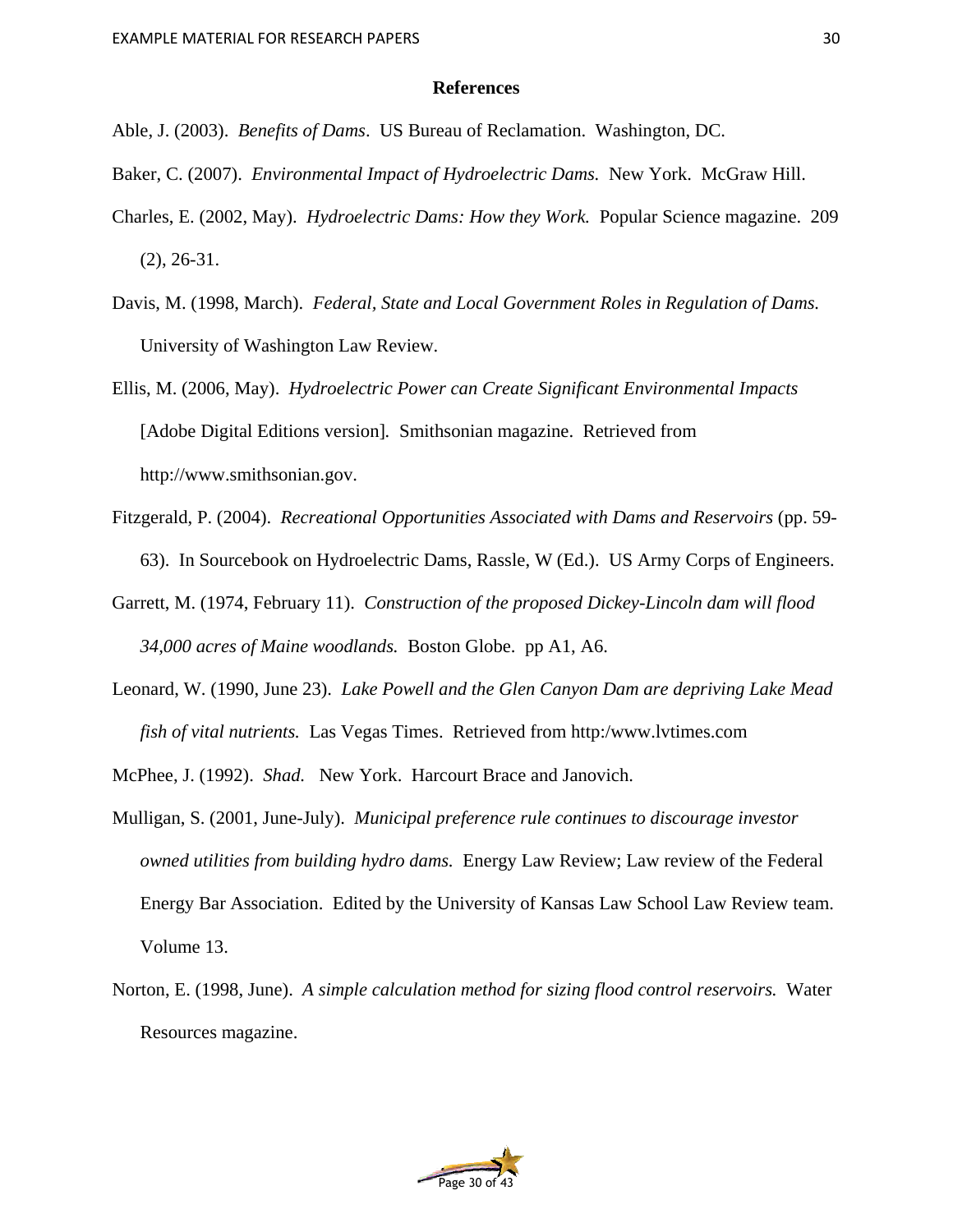- Oppur, L. (2003, June). *Disruption of wetlands by development of large dams and reservoirs.*  Science Magazine.
- Pepper, C. (2002, December). *Modification of natural stream flow by hydroelectric dam operation.* Nature magazine.

Quibble, M. (2004, May). *Large dams can trap giant amounts of sediment.* Nature magazine.

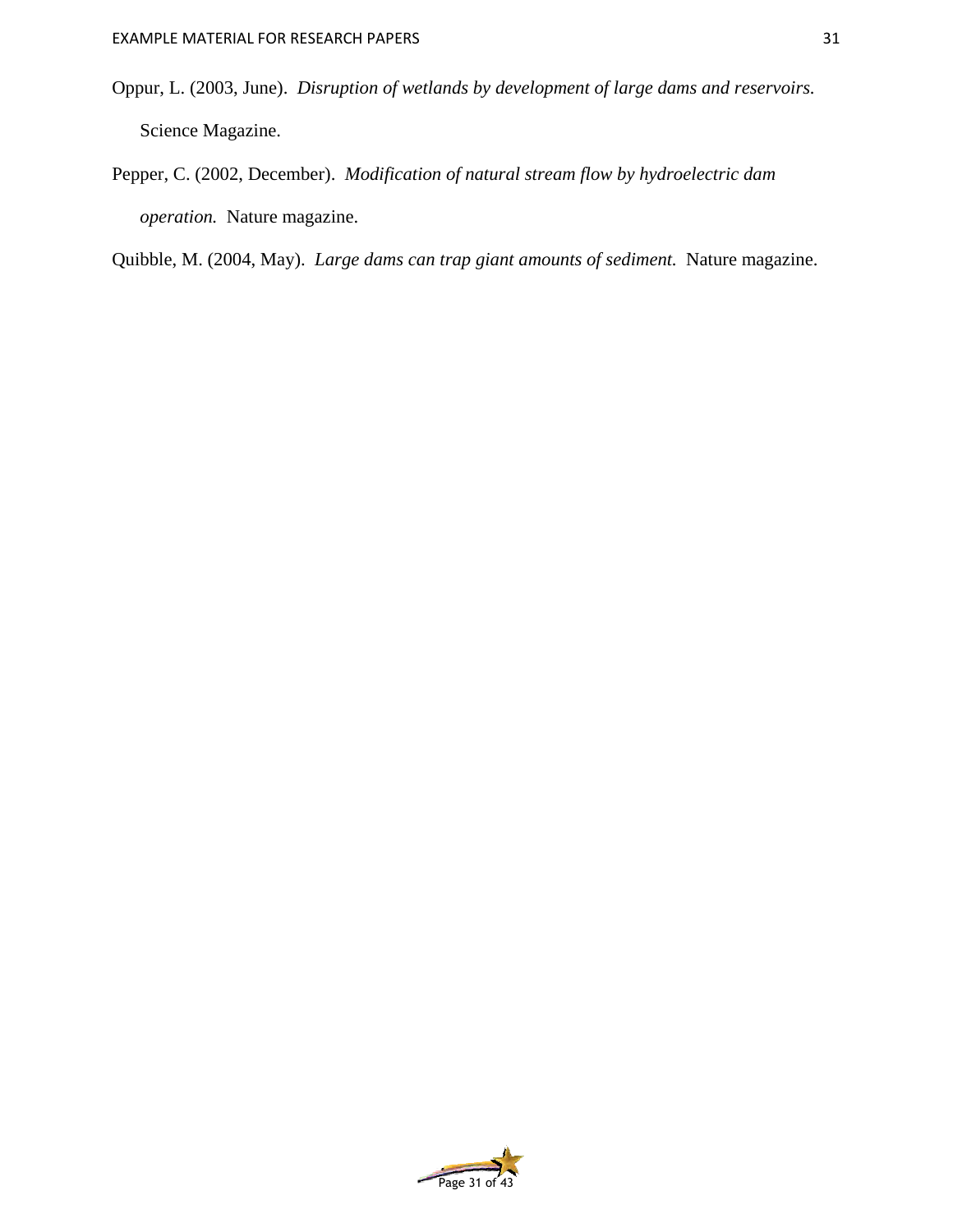## *Final Report*

*After you have completed the Draft Full Text and received feedback from your instructor, you will produce the Final Report.* 

*Final Report is not a "Final Draft." In the Final Report, you will produce a professional quality report. It will include no spelling or grammar errors. It will be clearly written and easy for the reader to understand. It will include no loose ends. It may include tables, figures and/or an appendix. The partially complete text that you prepared for your Draft Full Text will now become final copy.* 

## *Rubric for Final Report*

*You can score up to 50 points on this assignment. The following rubric will be used to grade your Final Report.* 

| Criterion                                                         | Points Available |
|-------------------------------------------------------------------|------------------|
| Organization: Have you broken your topic down into an order       | 5                |
| that lends itself to discussion in a research paper? Have you     |                  |
| left out any important issues that deserve to be discussed?       |                  |
| Clarity and content:                                              | 30               |
| Clarity: Can the grader understand what you have written?         |                  |
| Are your sentences too long? Simple sentences are usually         |                  |
| preferable to compound and complex sentences. Are your            |                  |
| sentences free of ambiguity? Have you removed or repaired         |                  |
| awkward sentences? Is each paragraph based on one idea or         |                  |
| thought? Does each paragraph have a topic sentence? Does          |                  |
| each paragraph have a concluding sentence (where                  |                  |
| appropriate)? Remember the goal: You want the reader to read      |                  |
| from the first sentence of the paper to the last sentence without |                  |
| needing to stop to answer the question, "I don't understand       |                  |
| what the writer is trying to say. I will need to read that        |                  |
| sentence again."                                                  |                  |
| Content: Have you produced a paper that satisfies the             |                  |
| requirement for word count or page number?                        |                  |
| APA guidelines: Has the paper been compiled in conformance        | 5                |
| with APA guidelines?                                              |                  |
| Spelling, grammar, editing, proofreading: Is your paper free of   | 10               |
| spelling and grammatical errors? Have you run Spell Check?        |                  |
| Are you using the correct words? Have you done adequate           |                  |
| editing and proofreading?                                         |                  |
| <b>Total</b>                                                      | 50               |

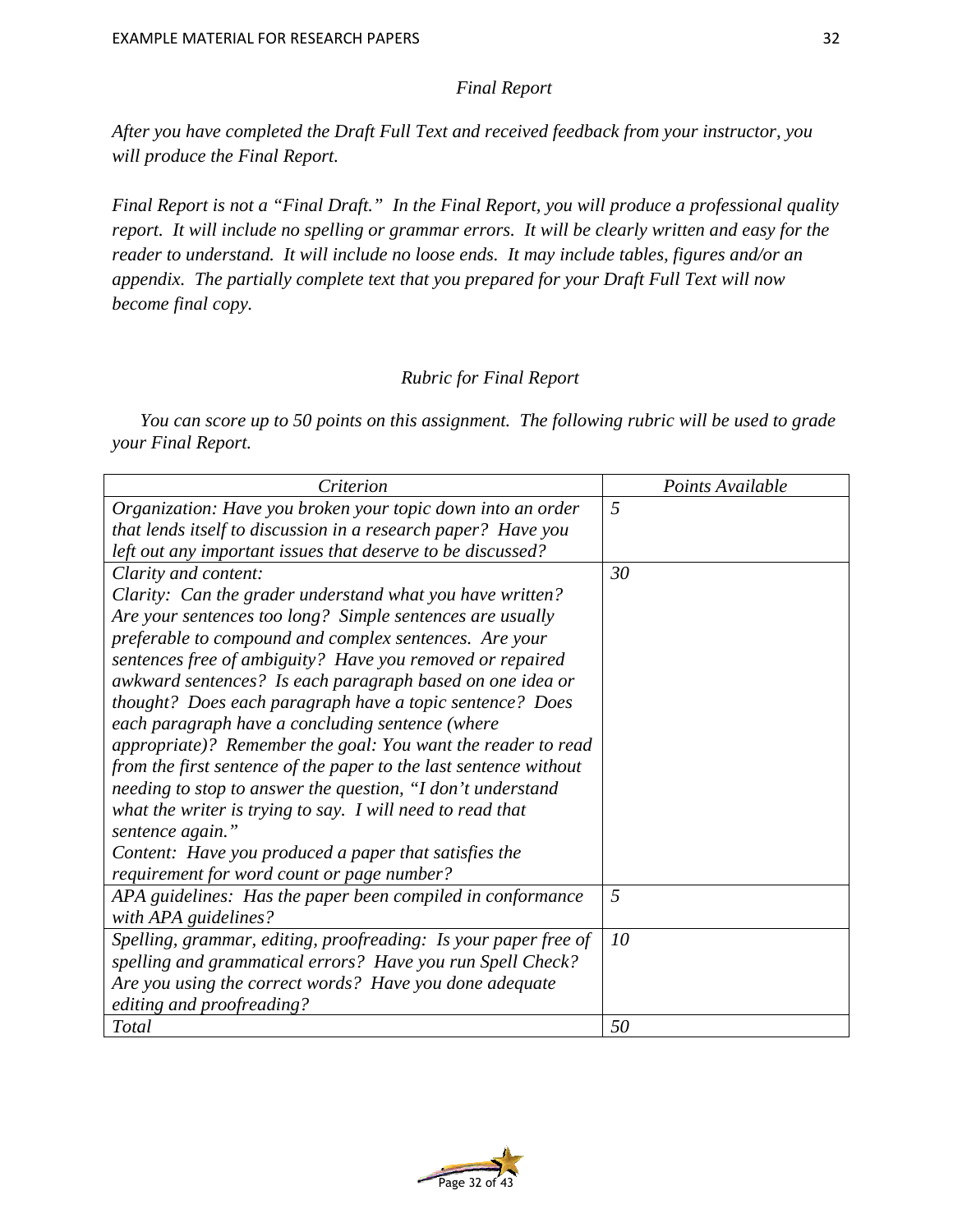*Example Final Report* 

Final Report

\_\_\_\_\_\_\_\_\_\_\_\_\_\_\_\_\_\_\_\_\_\_\_\_\_\_\_\_\_\_\_\_\_\_\_\_\_\_\_\_\_\_\_\_\_\_\_\_\_\_\_\_\_\_\_\_\_\_\_\_\_\_\_\_\_\_\_\_

Benefits and Impacts of Hydroelectric Dams

Author: William Griffin

April 5, 2015

# Author Note

Professor William Griffin is an environmental engineer and an attorney. He has taught at nine universities.

Correspondence concerning this article should be directed to Dr. Griffin at 1 Diamond Causeway, Suite 21, MB 335, Savannah, GA 31406. 912-349-7989. billgriffin@theleadershipcenter.com

**Abstract**

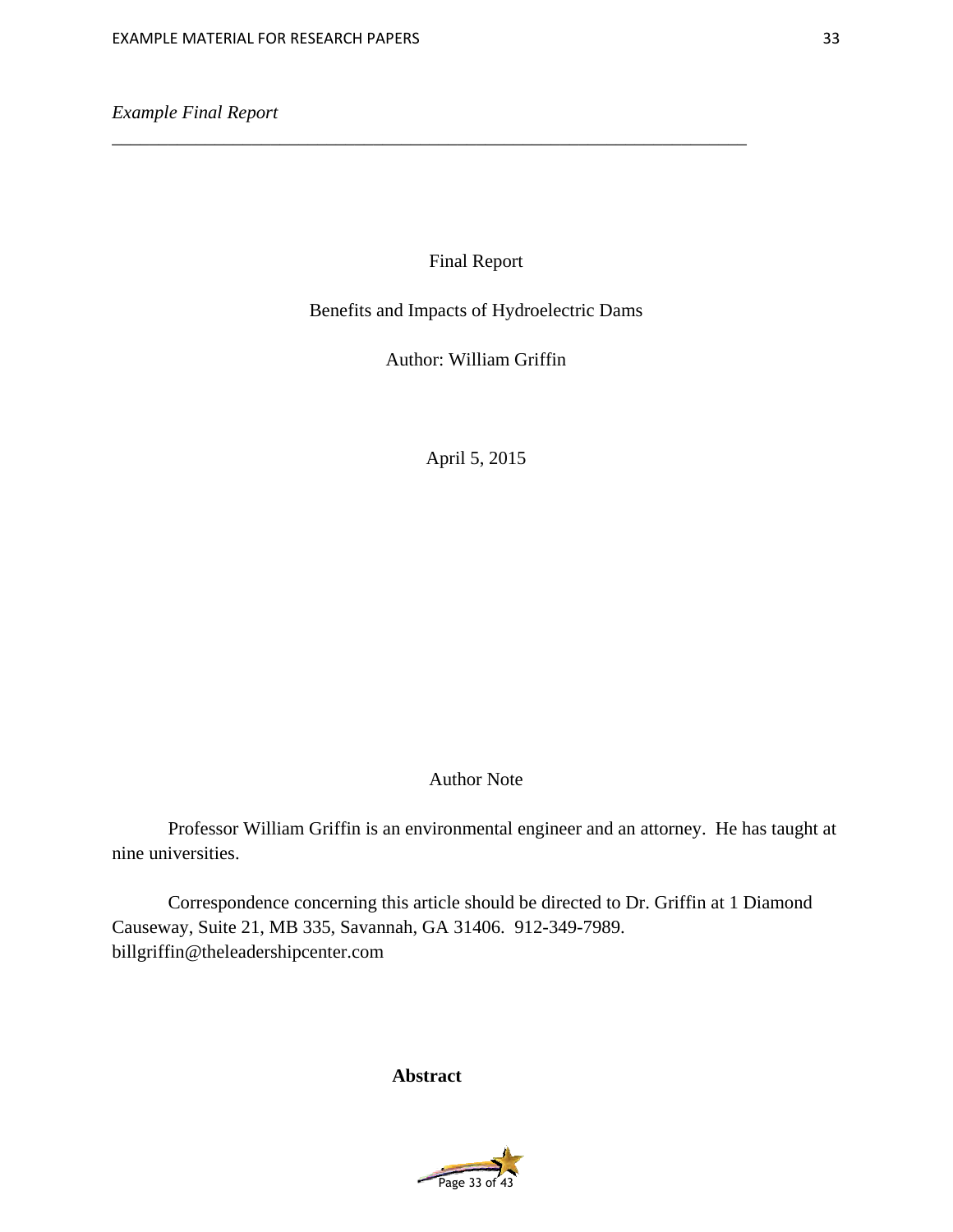## EXAMPLE MATERIAL FOR RESEARCH PAPERS

The increased emphasis on reducing imports of oil and other fuels, coupled with the desire to reduce emission of greenhouse gases from the burning of fossil fuels, is causing hydroelectric power to receive increased attention. The technology provides an opportunity to generate electricity from a domestic, renewable resource, and the process does not generate greenhouse gases. Meanwhile, construction and operation of hydroelectric dams can have adverse impacts on the environment.

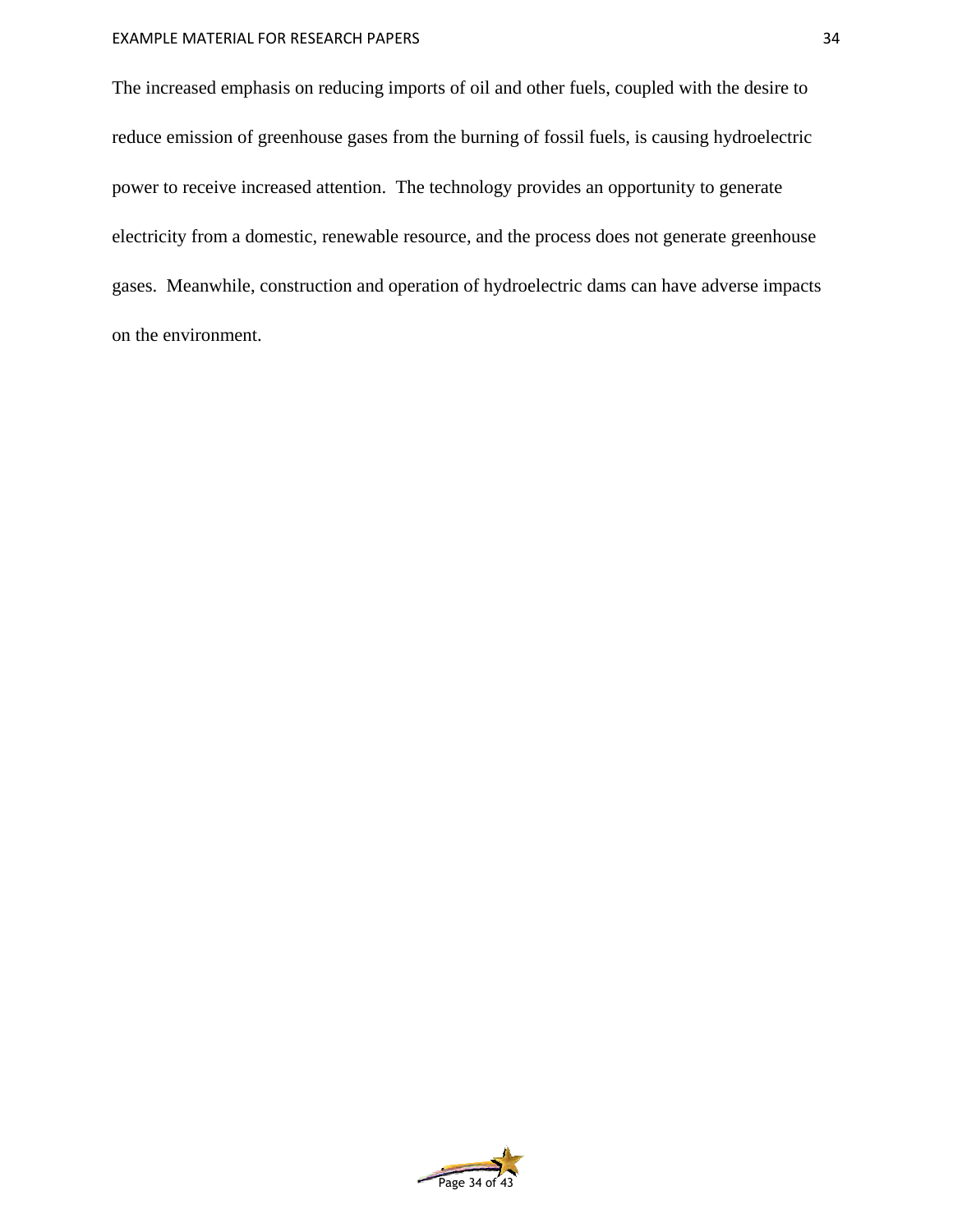## **Information on Dams**

How many dams are there in the US? The number of dams in the US exceeds 10,000, and it may exceed 100,000. The US Bureau of Reclamation builds dams for purposes such as irrigation. Pactola Dam near Rapid City, SD is an example. Some of these dams are also used for generation of electricity (Able, 2003).

What proportion of the US dams is used to generate electricity? A minority of the US dams are used for hydroelectric power. The Bureau of Reclamation estimates that there are 3,400 hydroelectric dams in the US. In other words, perhaps ten percent of the dams in the US are used for hydropower (Rassle, 2009). Some of the larger dams and dam systems are operated by the US Army Corps of Engineers, Tennessee Valley Authority, and Bonneville Power Administration.

What is the range of sizes of hydroelectric dams? Is there a minimum height and flow rate? Hydroelectric dams are expensive to build. Consequently, they are not installed unless there is a minimum amount of water available to store behind the dam and run through the turbines. It is desirable to build the dam high, because the taller water column will store more potential energy that can be extracted by the turbines. The tallest hydroelectric dam in the US is probably Hoover Dam, which is located on the Colorado River between Nevada and Arizona. It is about 800 feet high (Taylor, 2004). The smallest hydroelectric dams are usually no taller than ten feet high (Rassle, 2009). The other variable of interest is flow rate. If more water flows in the river, more water can flow through the turbines. Therefore, hydroelectric dams located on large rivers can usually generate more electricity than dams located on small rivers with a lower flow rate.

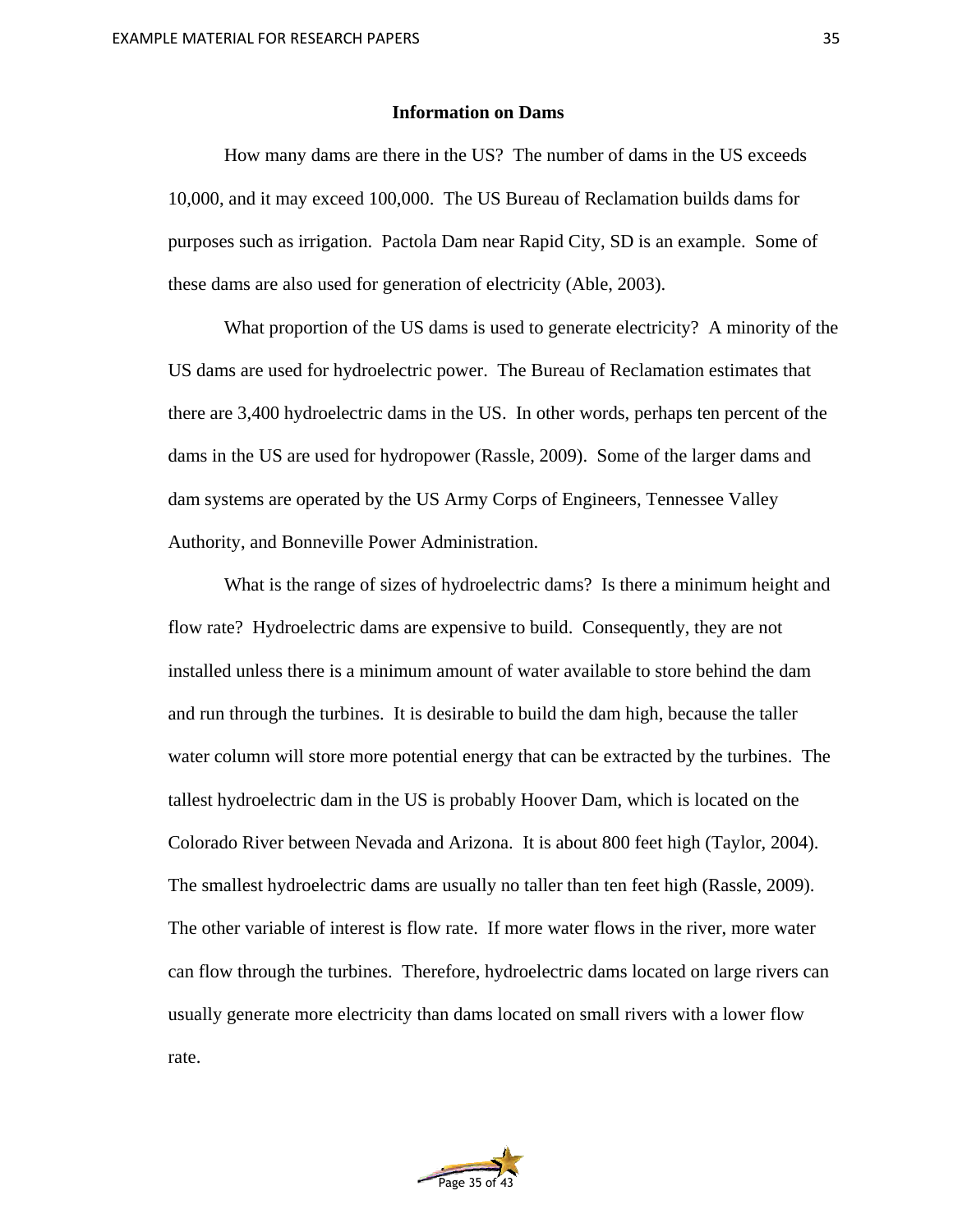Where are hydroelectric dams typically located? As mentioned above, the site for a hydroelectric dam needs to be one where the flow in the river will make enough electricity to justify building the dam. Another factor in site selection is the shape of the valley. If the valley is narrow and deep, it should be possible to construct a dam at reasonable cost that can impound a lake with a large storage volume. There is also a need to examine what upstream areas will be submerged by construction of the dam and lake. If the lake will fill in a desert or woodland where there are no human residents, then the disruption to people will be minimal. By contrast, if the lake will submerge a city of one million residents, then the disruption would probably be unacceptable and the dam site would be rejected. Likewise, if the new reservoir would destroy the habitat of a threatened or endangered species, it might be appropriate to reject the proposed site (Johnson, 1997).

Who owns the hydroelectric dams in the US? Hydroelectric dams in the US are typically owned by government agencies. Federal agencies like Tennessee Valley Authority, Bureau of Reclamation, US Army Corps of Engineers, and Bonneville Power Administration are well known. State and local agencies sometimes own hydroelectric dams. An example is the City of Spearfish, SD, which recently purchased a hydroelectric system that had been built many years ago for a private company, Homestake Mine (Knox, 2007).

How has the Federal Power Act influenced ownership? The Federal Power Act was passed in the 1930s. It includes a concept called "municipal preference." In the development of new hydroelectric facilities, it gives preference to government agencies. Therefore, most small hydroelectric dams serve the needs of government owned electric utilities. For example, the Washington Public Power Supple System was formed by the

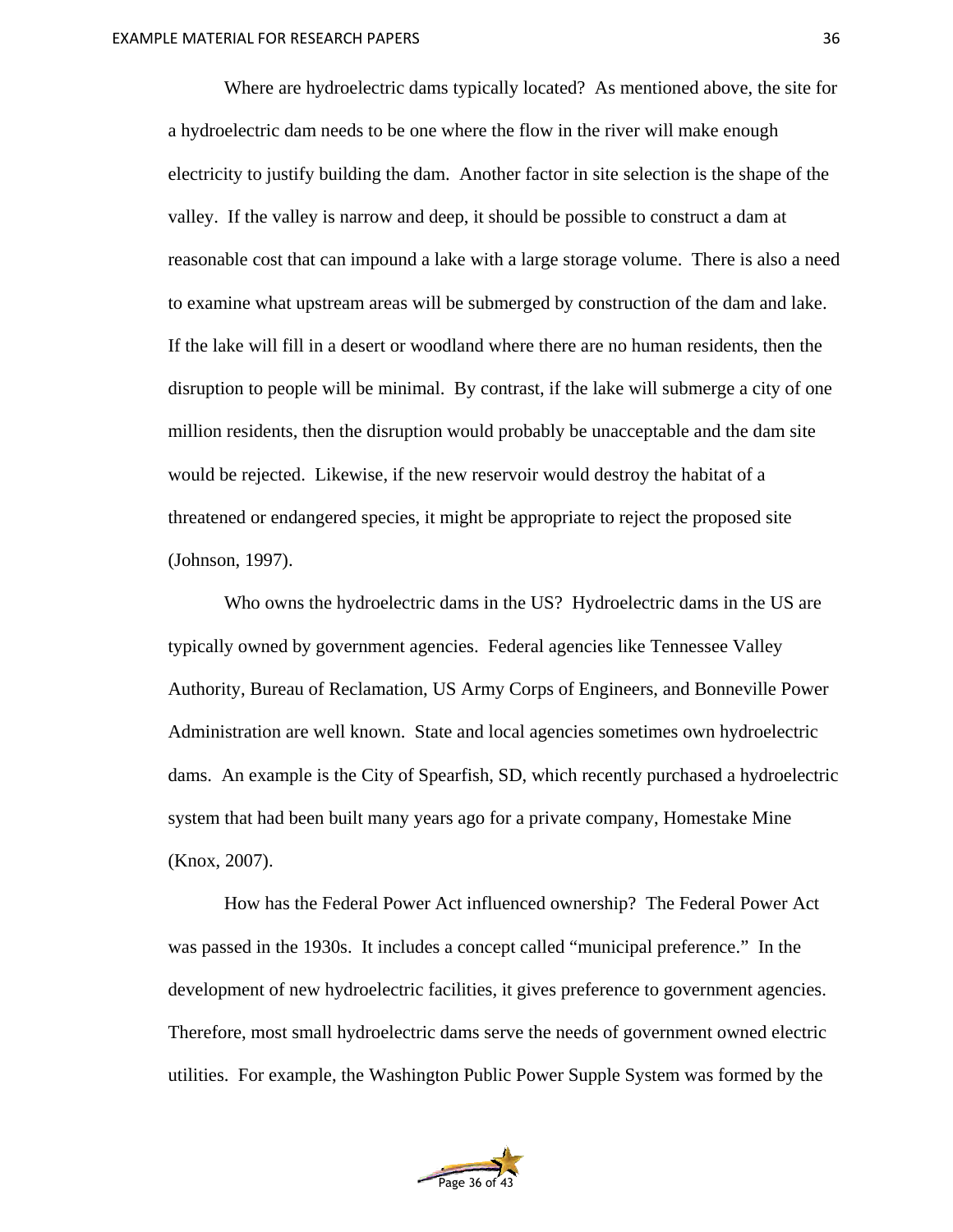municipal electric agencies of over 100 cities and towns to generate, distribute and sell electricity. The municipal preference implicitly discourages investor owned utilities from developing hydroelectric power plants. Consequently, investor owned utilities generally generate electricity from coal, oil, natural gas, or nuclear power, not from water power (Mulligan, 2001).

What agencies regulate construction and operation of hydroelectric dams? The principal agency regulating hydroelectric dams in the US is the US Department of Energy's Federal Power Administration. Their main regulatory role is in site licensing and the regulation of the sale of electricity on the wholesale market. To the extent that the Bureau of Reclamation, Corps of Engineers and other federal agencies are involved in hydroelectric power, their rules and guidelines must be complied with. Some states also regulate dams. For example, some state governments have responsibility to inspect dams. As such, they would have standards against which their inspections would be conducted (Davis, 1998).

## **Benefits of Dams**

How much of USA's electricity comes from hydro power? It has been estimated that about 20 percent of the US supply of electricity is provided by hydroelectric dams. Nuclear energy provides a similar amount of electricity (Charles, 2002). These figures are based on the kilowatt hours produced during a typical year. Meanwhile, hydroelectric dams are also rated according to capacity. A dam may be equipped to generate 300 megawatts of electricity; however, the dam will only make that much electricity if the flow in the river and the reservoir capacity are adequate (Underwood, 2001).

How are dams used to store water? A dam is a structure that is built perpendicular to the flow of a river. Its purpose is to stop the flow of the river and store

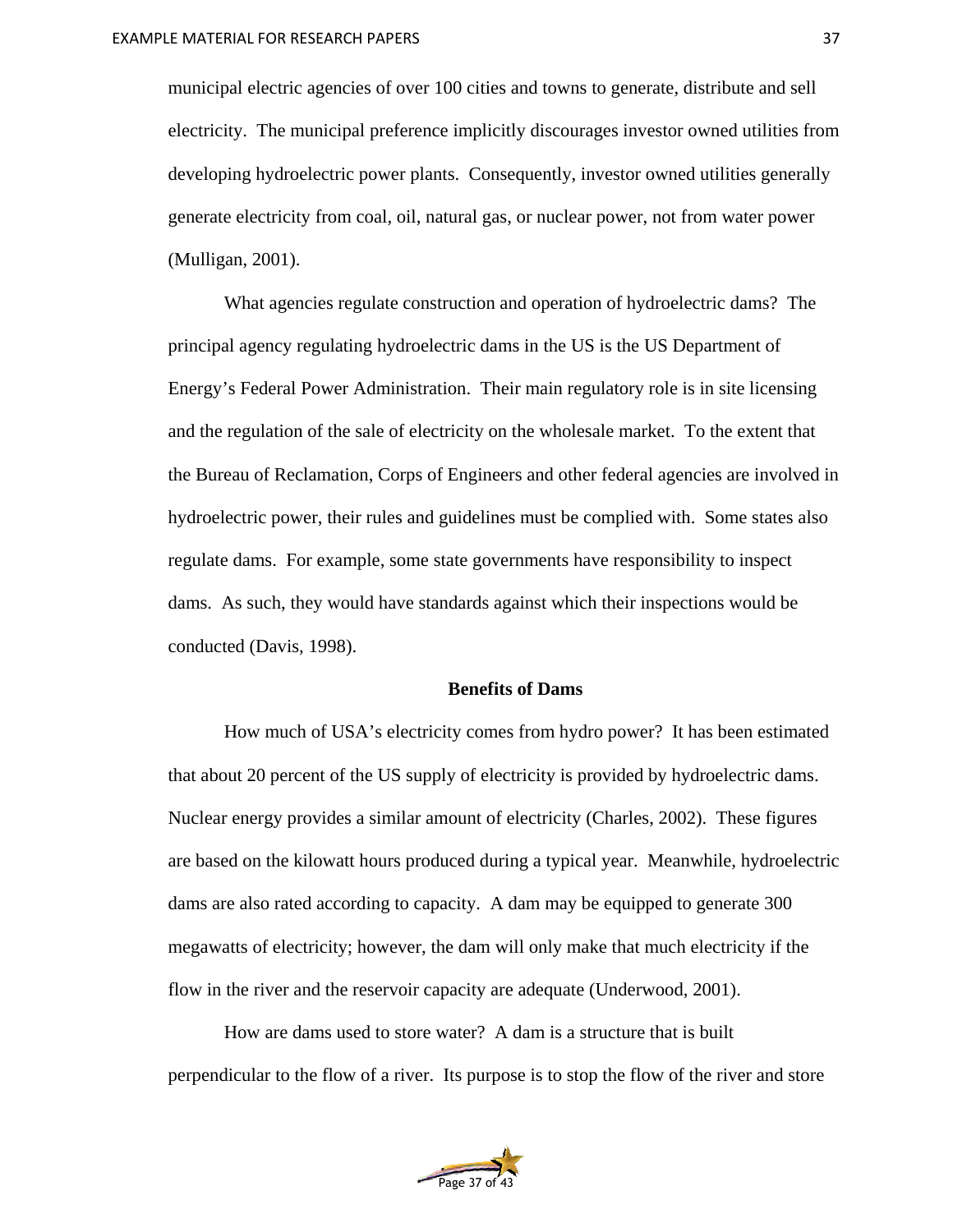water behind the dam. By contrast, a levee is built parallel to a river, and its purpose is normally to prevent the river from flooding adjacent low lying areas. In the case of a huge dam like Hoover Dam, the reservoir may be built to store over a year of flow from the river. Dams with adequate storage capacity can be used to generate "peaking power," which is used during the times of highest use (e.g., daytime in cities in the summer season when businesses and air conditioners are in operation). Some hydroelectric dams have very little storage capacity, so they generate electricity whenever the river is flowing. Some of the dams on the Columbia River are of this "run-of-river" type (Spencer, 2008).

How are hydro dams used for flood control? In addition to creating storage capacity for generating power, most dams are also built with additional capacity to catch flood water. When rainfall or rapid snowmelt occurs upstream, the heavy river flow is captured in the reservoir behind the dam. Later, days after the flood event has subsided, the water can be released slowly from the reservoir. This process is intended to reduce flood damage downstream from the dam (Norton, 1998).

What kinds of recreation opportunities are provided by hydroelectric dams? When a dam is built, it can create a dramatic expansion in recreational opportunities. Examples include fishing, hunting, sailing, power boating, swimming and others. When these dams are built, it is typical to see marinas, boat launching ramps, and other recreational facilities built (Fitzgerald, 2004).

What kind of wildlife habitat can be created by hydroelectric dams? Because dams impound water, they create habitat for animals that require water. Aqueous fauna include fish, snakes, frogs, insects and the like. Water birds like ducks and wading birds are likely to find habitat in or along reservoirs. If the reservoir is created in a location

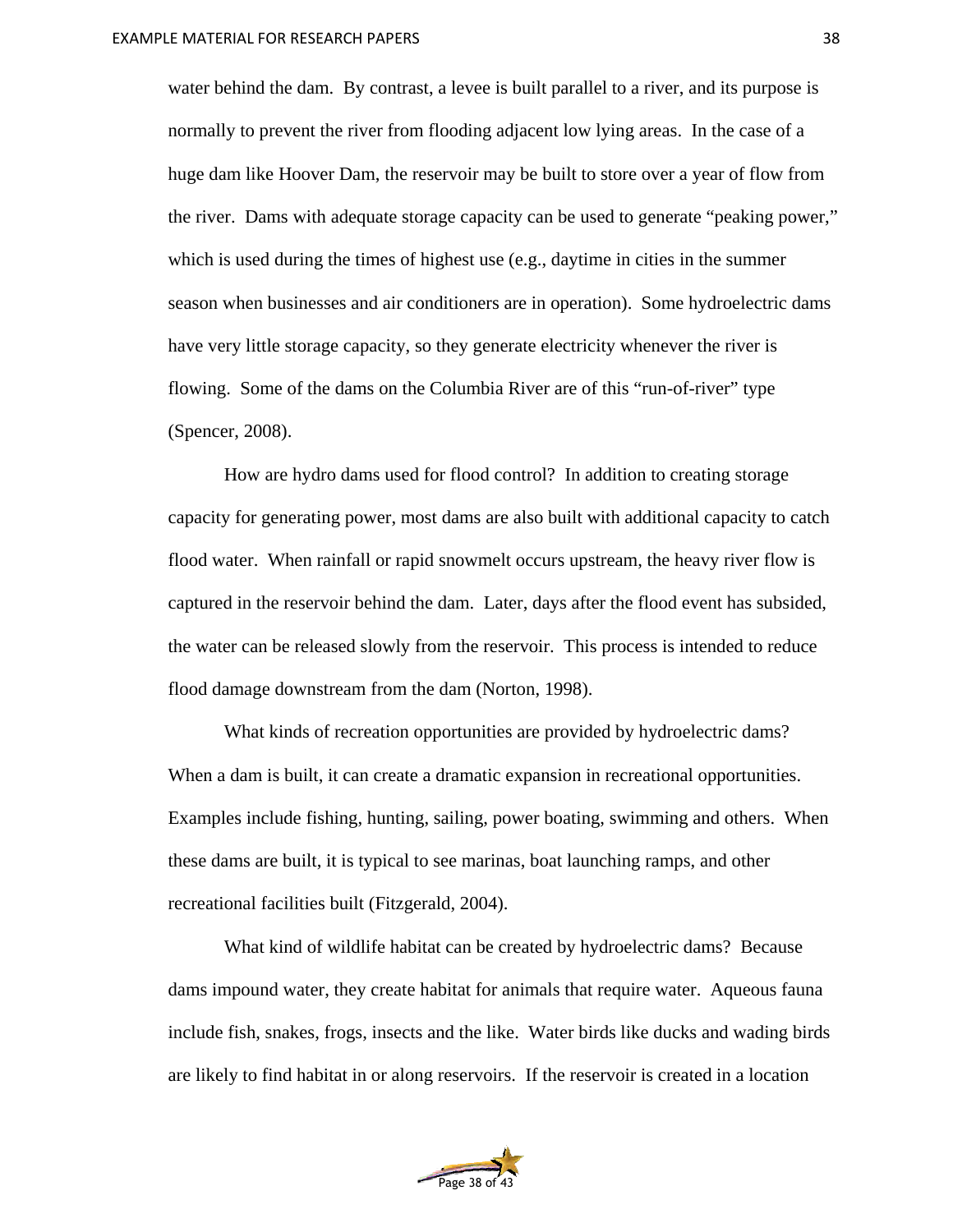that would otherwise be dry (e.g., a desert), the expanded availability of water may result in new types of plants growing near the reservoir. That, in turn, can create habitat for additional types of fauna.

## **Impacts of Dams**

What adverse impacts can arise during construction of a dam? When a large dam and reservoir are constructed, a number of impacts can occur. In some cases, towns must be moved, including demolition of buildings and movement of graveyards. It is common practice to remove all trees and large vegetation from the area of the reservoir. Construction of dams can involve large earth moving activities, and this can create dust pollution. Meanwhile, there may be a need to establish gravel mining operations to support the fabrication of concrete for the dam (Baker, 2007).

How is land removed by construction of a dam and reservoir? Let's assume that someone wants to build a 70,000-acre hydroelectric facility in upstate New York. They will need to take possession of 70,000 acres in the river valley upstream from the proposed dam site. This land will be "removed" from its current use (perhaps farming and forestry) and converted to a reservoir (Garrett, 1974).

How do hydroelectric dams disrupt the natural flow of rivers? A natural river does not flow at a constant rate. Its flow rate is based primarily on rainfall and snowmelt. Both of these vary in extent according to location and time of year. In general, flow rates of most rivers are higher in the springtime (Ellis, 2006). This provides opportunities for wetlands to recharge. It also provides opportunities for fish to migrate. After a hydroelectric dam is installed, there tends to be a major change in the flow pattern of the river. For example, if it is desired to be able to extract a constant amount of electricity from the dam (i.e., base load power), then a large reservoir is built in order to store lots of

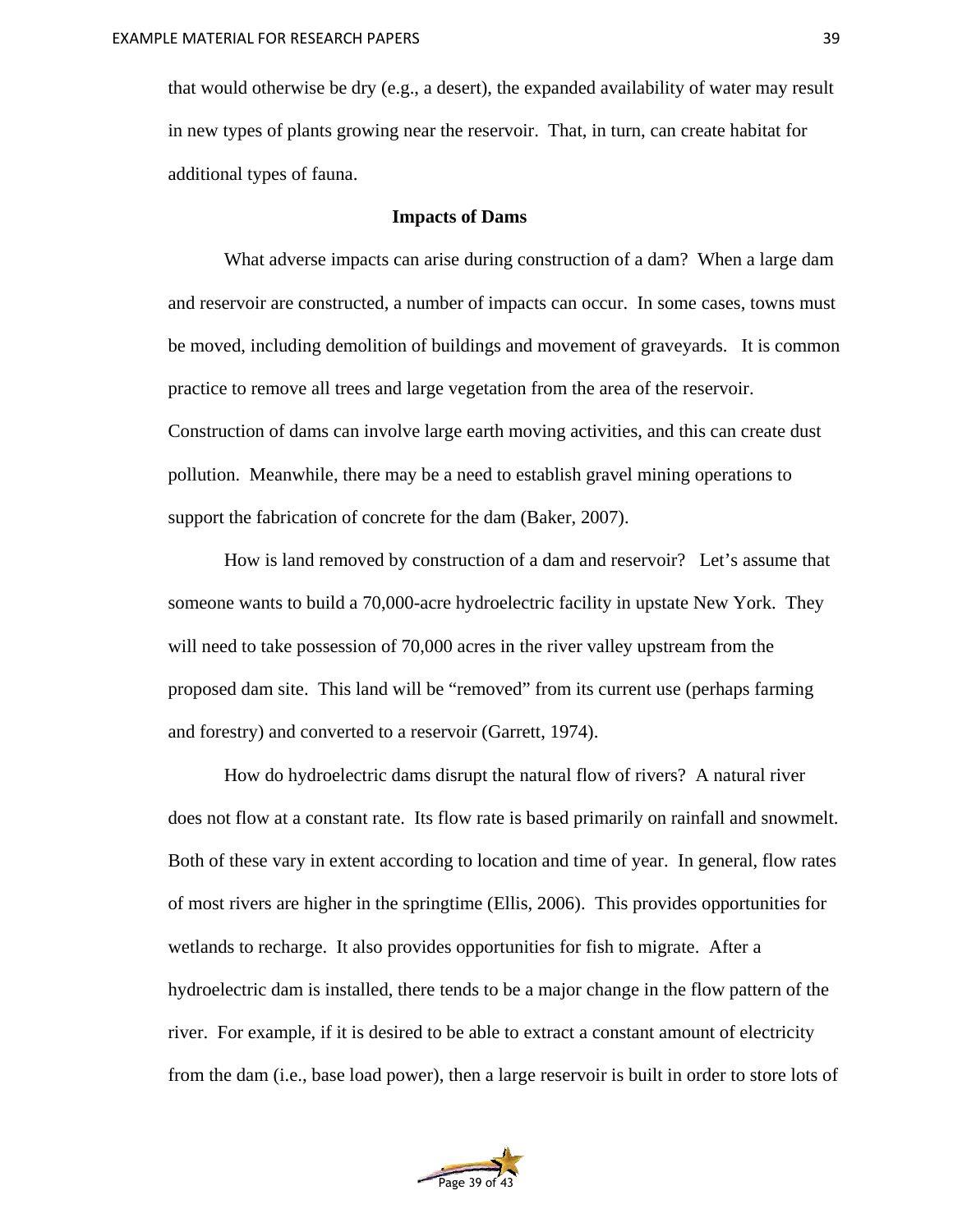water and create a constant flow from the dam. The area downstream of the dam no longer sees variable flows. Instead, it may see constant flows. This constant flow rate may not be suitable for migration of fish, and it may not allow wetlands to be recharged (Pepper, 2002).

How can hydroelectric dams disrupt the migration and reproduction of fish? Anadromous fish breed in fresh water. Their eggs hatch, and the young fish make their way to the ocean, where they grow to adulthood. Then they swim back upstream to breed in fresh water. Salmon and shad are well known examples of anadromous fish. If the stream is blocked by a dam, it may be impossible for the fish to move downstream or upstream. At some hydroelectric dams, fish ladders and fish elevators are used in an effort to help fish move around the dam. In some locations, these efforts are successful. However, in most rivers where dams have been installed, there has been a large reduction of anadromous fish population (McPhee, 1992).

How can hydroelectric dams disrupt wetlands? Wetlands behave like sponges. When a river's natural flow increases, wetlands absorb water. When the river's natural flow decreases, wetlands release water. Consequently, wetlands can have an important effect in controlling floods. By contrast, if the river's flow is disrupted by a hydro dam, the wetland may not receive enough water to recharge, and it will not be able to perform its flood control function (Oppur, 2003).

How can dams trap sediment? On rivers without dams, it is normal for the rivers to transport sediment from upstream areas to downstream areas. Normally, these sediments reach the ocean. Beach sand, for example, usually has its source in nearby rivers. When a dam is built on a river, it creates a reservoir full of still water. This encourages the sand and dirt to settle out in the reservoir instead of flowing toward the

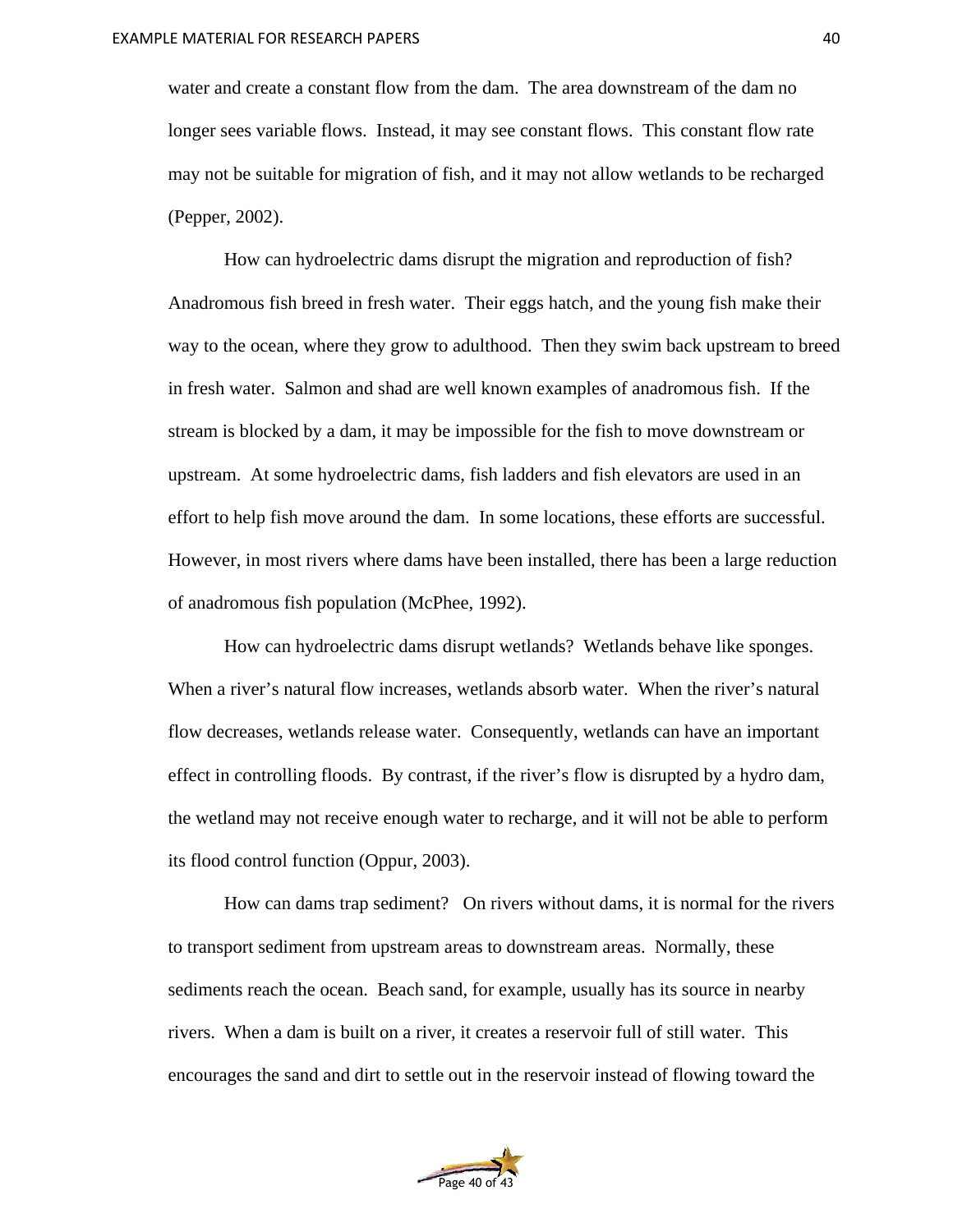ocean. In some cases, dams have substantially filled in with sediment. This limits their capacity to perform water storage, hydroelectric generation, and flood control functions. Furthermore, downstream of some dams, some beach areas have experienced "erosion" caused by a reduction in the replenishing flow of sand from rivers (Quibble, 2004).

How can dams trap nutrients? The sediments carried by rivers include chemicals that are beneficial to plants and animals. If the dam and reservoir capture sediments, they can also capture nutrients. This is what occurred when the Glen Canyon Dam and Lake Powell were constructed. Before the Glen Canyon Dam was constructed, there was a large population of healthy striped bass living in Lake Meade, downstream from Glen Canyon. Some years after Glen Canyon Dam and Lake Powell were constructed, it was noticed that the striped bass in Lake Mead were thinner (and to some observers, strange looking). It is believed that this happened because the normal flow of chemical nutrients into Lake Mead had been disrupted. Growth of plants such as algae was reduced. This had an adverse impact on the food supply for the whole food chain, including the striped bass at the top of the food chain. The managers of the Glen Canyon Dam have experimented with an annual "flushing" process which is intended to remove sediment from Lake Powell and get more nutrients flowing into Lake Mead (Leonard, 1990).

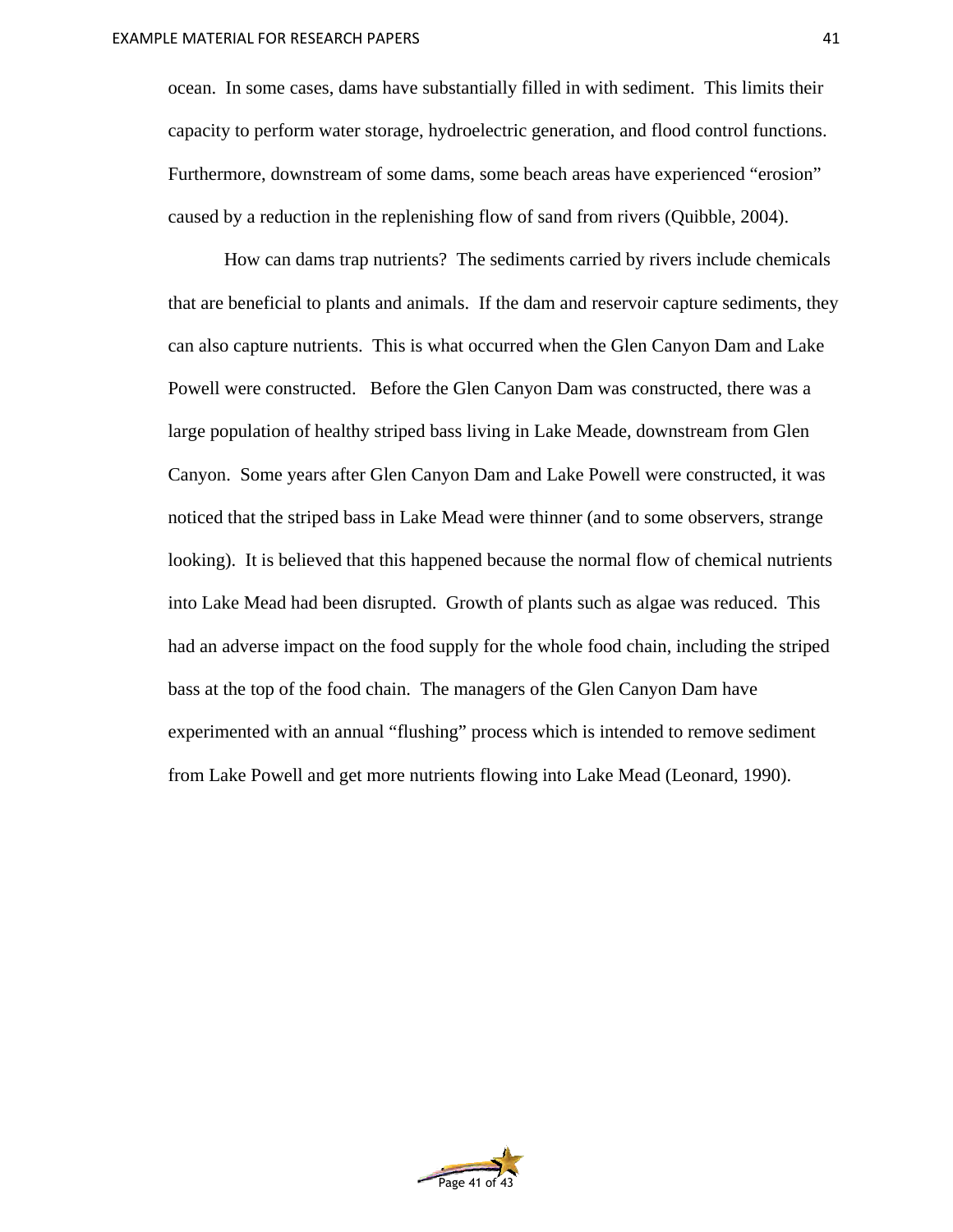## **References**

- Able, J. (2003). *Benefits of dams*. US Bureau of Reclamation. Washington, DC.
- Baker, C. (2007). *Environmental impact of hydroelectric dams.* New York. McGraw Hill.
- Charles, E. (2002, May). *Hydroelectric dams: how they work.* Popular Science magazine. 209 (2), 26-31.
- Davis, M. (1998, March). *Federal, state and local government roles in regulation of dams.*  University of Washington Law Review.
- Ellis, M. (2006, May). *Hydroelectric power can create significant environmental impacts*  [Adobe Digital Editions version]*.* Smithsonian magazine. Retrieved from http://www.smithsonian.gov.
- Fitzgerald, P. (2004). *Recreational opportunities associated with dams and reservoirs* (pp. 59- 63). In Sourcebook on Hydroelectric Dams, Rassle, Wanda (Ed).US Army Corps of Engineers.
- Garrett, M. (1974, February 11). *Construction of the proposed Dickey-Lincoln dam will flood 34,000 acres of Maine woodlands.* Boston Globe. pp A1, A6.
- Leonard, W. (1990, June 23). *Lake Powell and the Glen Canyon Dam are depriving Lake Mead fish of vital nutrients.* Las Vegas Times. Retrieved from http:/www.lvtimes.com

McPhee, J. (1992). *Shad.* New York. Harcourt Brace and Janovich.

- Mulligan, S. (2001, June-July). *Municipal preference rule continues to discourage investor owned utilities from building hydro dams.* Energy Law Review; Law review of the Federal Energy Bar Association. Edited by the University of Kansas Law School Law Review team. Volume 13.
- Norton, E. (1998, June). *A simple calculation method for sizing flood control reservoirs.* Water Resources magazine.